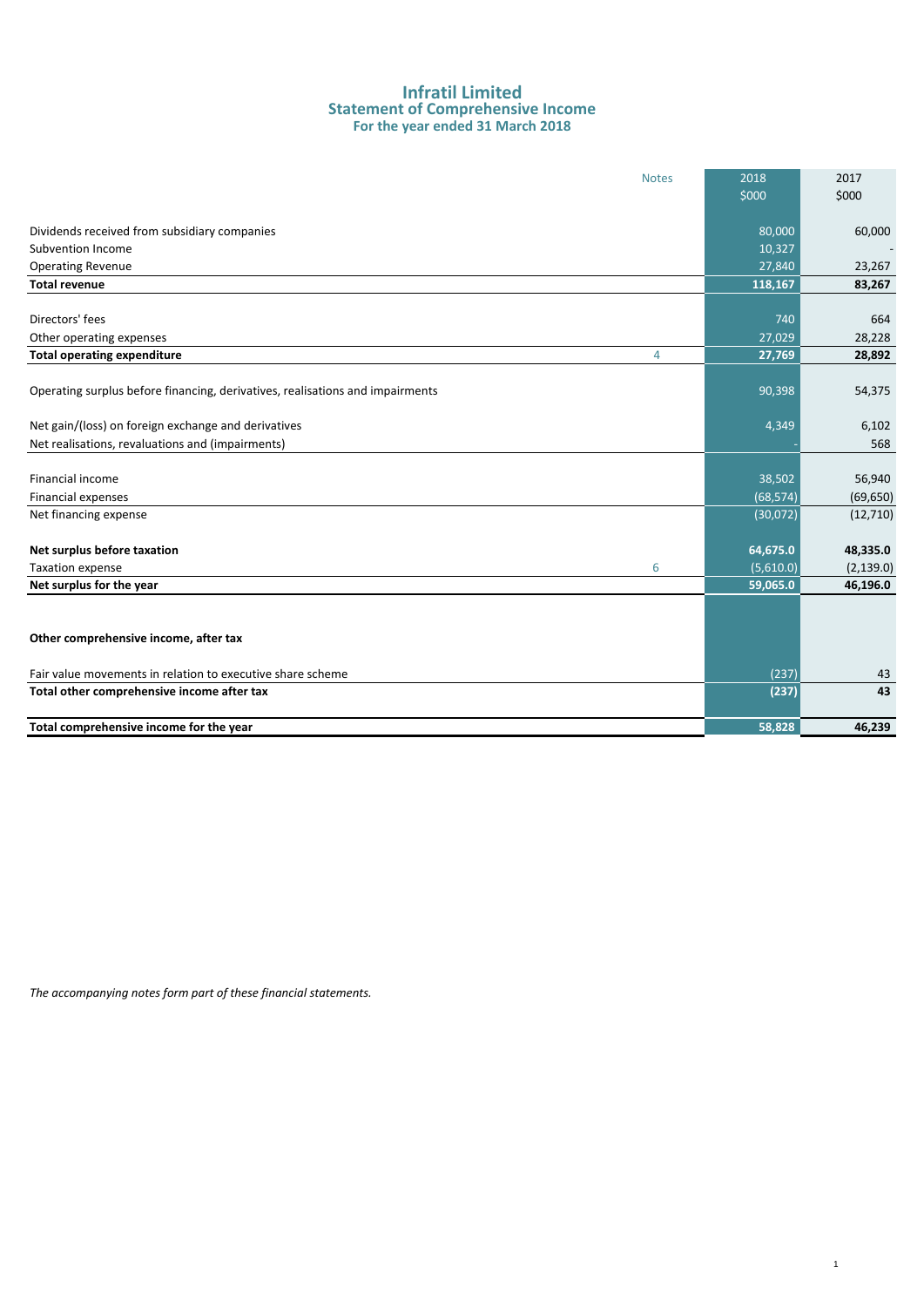### **Infratil Limited Statement of Changes in Equity For the year ended 31 March 2018**

| <b>Notes</b>                                                                                                                                                                                                                                                     | Capital<br>\$000     | Other reserves<br>\$000 | Retained<br>\$000      | Total<br>\$000                    |
|------------------------------------------------------------------------------------------------------------------------------------------------------------------------------------------------------------------------------------------------------------------|----------------------|-------------------------|------------------------|-----------------------------------|
| Balance as at 1 April 2017                                                                                                                                                                                                                                       | 356,962              | 576                     | 43,459                 | 400,997                           |
| Total comprehensive income for the year                                                                                                                                                                                                                          |                      |                         |                        |                                   |
| Net surplus for the year                                                                                                                                                                                                                                         |                      |                         | 59,065                 | 59,065                            |
| Other comprehensive income after tax                                                                                                                                                                                                                             |                      |                         |                        |                                   |
| Fair value movements in relation to executive share scheme                                                                                                                                                                                                       |                      | (237)                   |                        | (237)                             |
| Total other comprehensive income                                                                                                                                                                                                                                 |                      | (237)                   |                        | (237)                             |
| Total comprehensive income for the year                                                                                                                                                                                                                          |                      | (237)                   | 59,065                 | 58,828                            |
| Contributions by and distributions to owners<br>Share buyback<br>Treasury Stock reissued under dividend reinvestment plan<br>Conversion of executive redeemable shares<br>3<br>Dividends to equity holders<br>Total contributions by and distributions to owners | (2, 410)<br>(2, 410) |                         | (89, 608)<br>(89, 608) | (2, 410)<br>(89, 608)<br>(92,018) |
| Balance at 31 March 2018                                                                                                                                                                                                                                         | 354,552              | 339                     | 12,916                 | 367,807                           |
|                                                                                                                                                                                                                                                                  |                      |                         |                        |                                   |

#### **Statement of Changes in Equity For the year ended 31 March 2017**

| Balance as at 1 April 2016                                 | 363,433  | 533 | 80,160    | 444,126   |
|------------------------------------------------------------|----------|-----|-----------|-----------|
| Total comprehensive income for the year                    |          |     |           |           |
| Net surplus for the year                                   |          |     | 46,196    | 46,196    |
| Other comprehensive income after tax                       |          |     |           |           |
| Fair value movements in relation to executive share scheme |          | 43  |           | 43        |
| Total other comprehensive income                           |          | 43  |           | 43        |
| Total comprehensive income for the year                    |          | 43  | 46,196    | 46,239    |
|                                                            |          |     |           |           |
| Contributions by and distributions to owners               |          |     |           |           |
| Share buyback                                              | (7,023)  |     |           | (7,023)   |
| Treasury Stock reissued under dividend reinvestment plan   |          |     |           |           |
| Conversion of executive redeemable shares                  | 552      |     |           | 552       |
| 3<br>Dividends to equity holders                           |          |     | (82,897)  | (82, 897) |
| Total contributions by and distributions to owners         | (6, 471) |     | (82, 897) | (89, 368) |
|                                                            |          |     |           |           |
| Balance at 31 March 2017                                   | 356,962  | 576 | 43,459    | 400,997   |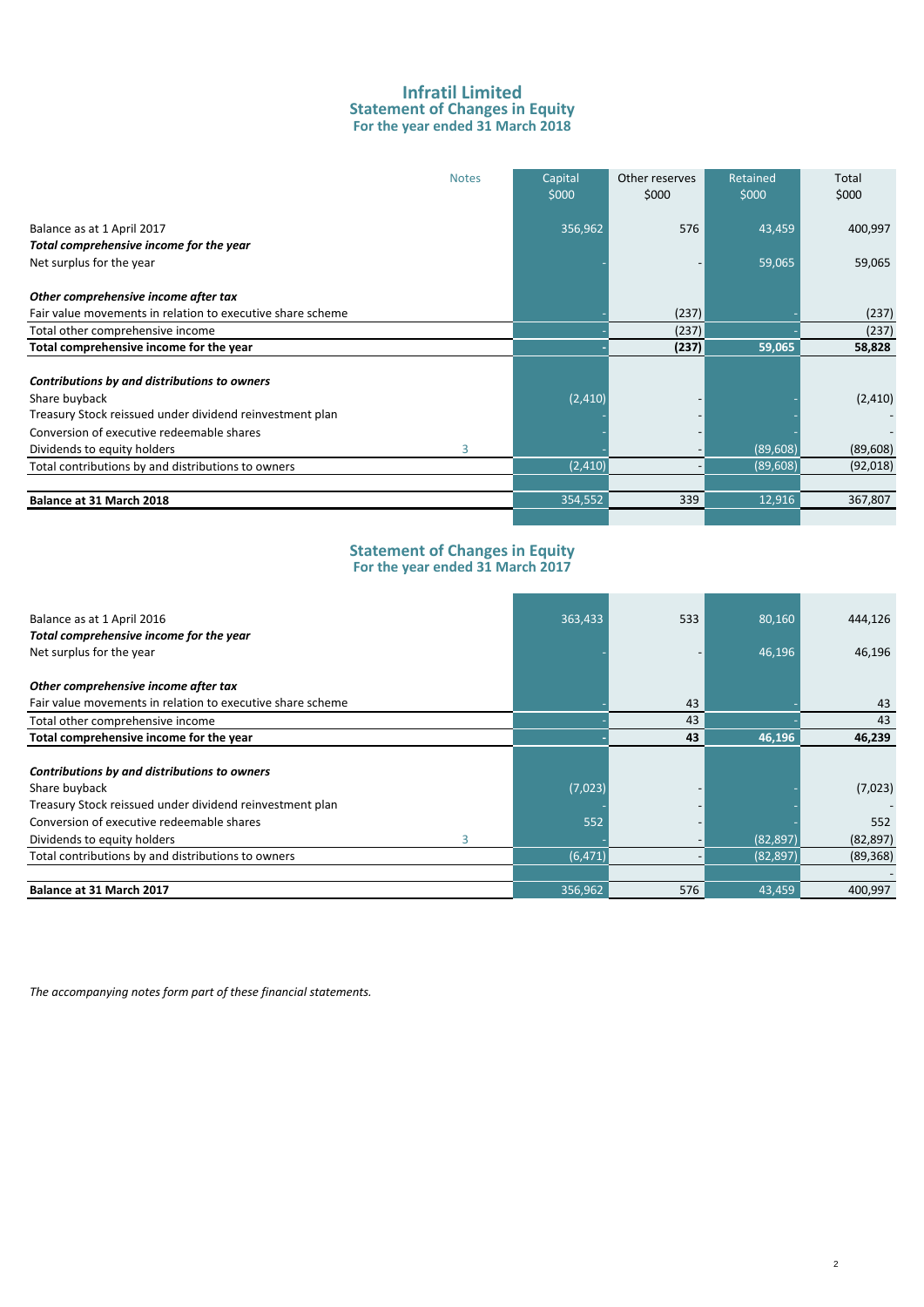#### **As at 31 March 2018 Statement of Financial Position Infratil Limited**

|                                             | <b>Notes</b>   | 2018      | 2017      |
|---------------------------------------------|----------------|-----------|-----------|
|                                             |                | \$000     | \$000     |
|                                             |                |           |           |
| Cash and cash equivalents                   |                |           |           |
| Prepayments and sundry receivables          |                | 1,097     | 764       |
| Income tax receivable                       |                |           |           |
| Advances to subsidiary companies            | 14             | 936,013   | 974,409   |
| <b>Current assets</b>                       |                | 937,110   | 975,173   |
|                                             |                |           |           |
| Deferred tax                                | 6              | 16,608    | 18,503    |
| Investments                                 | 14             | 585,529   | 585,529   |
| Non current assets                          |                | 602,137   | 604,032   |
|                                             |                |           |           |
| <b>Total assets</b>                         |                | 1,539,247 | 1,579,205 |
|                                             |                |           |           |
| Bond interest payable                       |                | 5,637     | 6,329     |
| Accounts payable                            |                | 2,879     | 2,665     |
| Accrual and other liabilities               |                | 2,255     | 339       |
| Infrastructure Bonds                        | 7              | 111,202   | 147,177   |
| Derivative financial instruments            | 8              | 1,607     |           |
| Loans from group companies                  | 14             | 153,897   | 153,897   |
| <b>Total current liabilities</b>            |                | 277,477   | 310,407   |
|                                             |                |           |           |
| Infrastructure Bonds                        | $\overline{7}$ | 652,094   | 620,359   |
| Perpetual Infratil Infrastructure bonds     | $\overline{7}$ | 231,152   | 230,769   |
| Derivative financial instruments            | 8              | 10,717    | 16,673    |
| <b>Non current liabilities</b>              |                | 893,963   | 867,801   |
|                                             |                |           |           |
| Attributable to shareholders of the Company |                | 367,807   | 400,997   |
| <b>Total equity</b>                         |                | 367,807   | 400,997   |
|                                             |                |           |           |
| <b>Total equity and liabilities</b>         |                | 1,539,247 | 1,579,205 |
|                                             |                |           |           |

Approved on behalf of the Board on 16 May 2018

Martine

Director Director

arfeng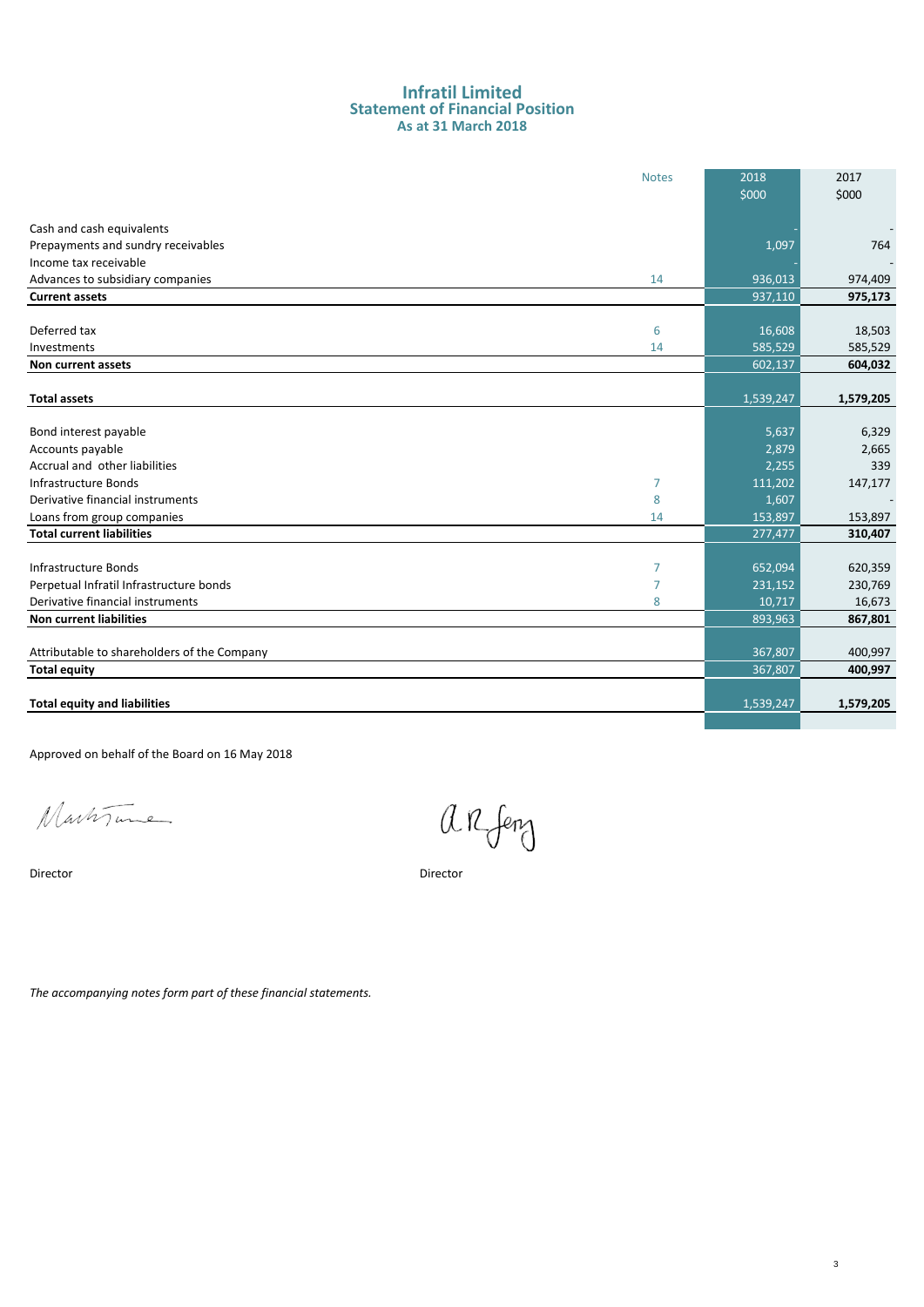#### **For the year ended 31 March 2018 Infratil Limited Statement of Cash Flows**

|                                              | <b>Notes</b> | 2018       | 2017       |
|----------------------------------------------|--------------|------------|------------|
|                                              |              | \$000      | \$000      |
| Cash flows from operating activities         |              |            |            |
| Cash was provided from:                      |              |            |            |
| Dividends received from subsidiary companies |              | 80,000     | 60,000     |
| Subvention receipt                           |              | 10,327     |            |
| Interest received                            |              | 38,502     | 56,940     |
| <b>GST refund received</b>                   |              |            |            |
| Operating revenue receipts                   |              | 27,508     | 23,289     |
|                                              |              | 156,337    | 140,229    |
| Cash was dispersed to:                       |              |            |            |
| Interest paid                                |              | (67,069)   | (67, 826)  |
| Payments to suppliers                        |              | (27, 280)  | (29, 015)  |
| Taxation (paid) / refunded                   |              | (3, 715)   | (3,532)    |
|                                              |              | (98,064)   | (100, 373) |
| Net cash flows from operating activities     | 10           | 58,273     | 39,856     |
|                                              |              |            |            |
| Cash flows from investing activities         |              |            |            |
| Cash was provided from:                      |              |            |            |
| Net movement in subsidiary company loan      |              | 38,164     | 250,638    |
|                                              |              | 38,164     | 250,638    |
| Cash was dispersed to:                       |              |            |            |
| Acquisition of shares in subsidiary          |              |            | (248,000)  |
| Cash outflow for group company loan          |              |            |            |
|                                              |              |            | (248,000)  |
| Net cash flows from investing activities     |              | 38,164     | 2,638      |
|                                              |              |            |            |
| Cash flows from financing activities         |              |            |            |
| Cash was provided from:                      |              |            |            |
| Proceeds from issue of shares                |              |            | 548        |
| Issue of bonds                               |              | 143,413    | 150,000    |
|                                              |              | 143,413    | 150,548    |
| Cash was dispersed to:                       |              |            |            |
| Repayment of bonds                           |              | (147, 396) | (100, 927) |
| Infrastructure bond issue expenses           |              | (2,068)    | (2, 195)   |
| Repurchase of shares                         |              | (778)      | (7,023)    |
| Dividends paid                               | 3            | (89, 608)  | (82, 897)  |
|                                              |              | (239, 850) | (193, 042) |
| Net cash flows from financing activities     |              | (96, 437)  | (42, 494)  |
|                                              |              |            |            |
| Net cash movement                            |              |            |            |
| Cash balances at beginning of year           |              |            |            |
| Cash balances at year end                    |              |            |            |
|                                              |              |            |            |

*Note some cash flows above are directed through an intercompany account. The cashflow statement above has been prepared on the assumption that these transactions are equivalent to cash in order to present the total cashflows of the entity.*

4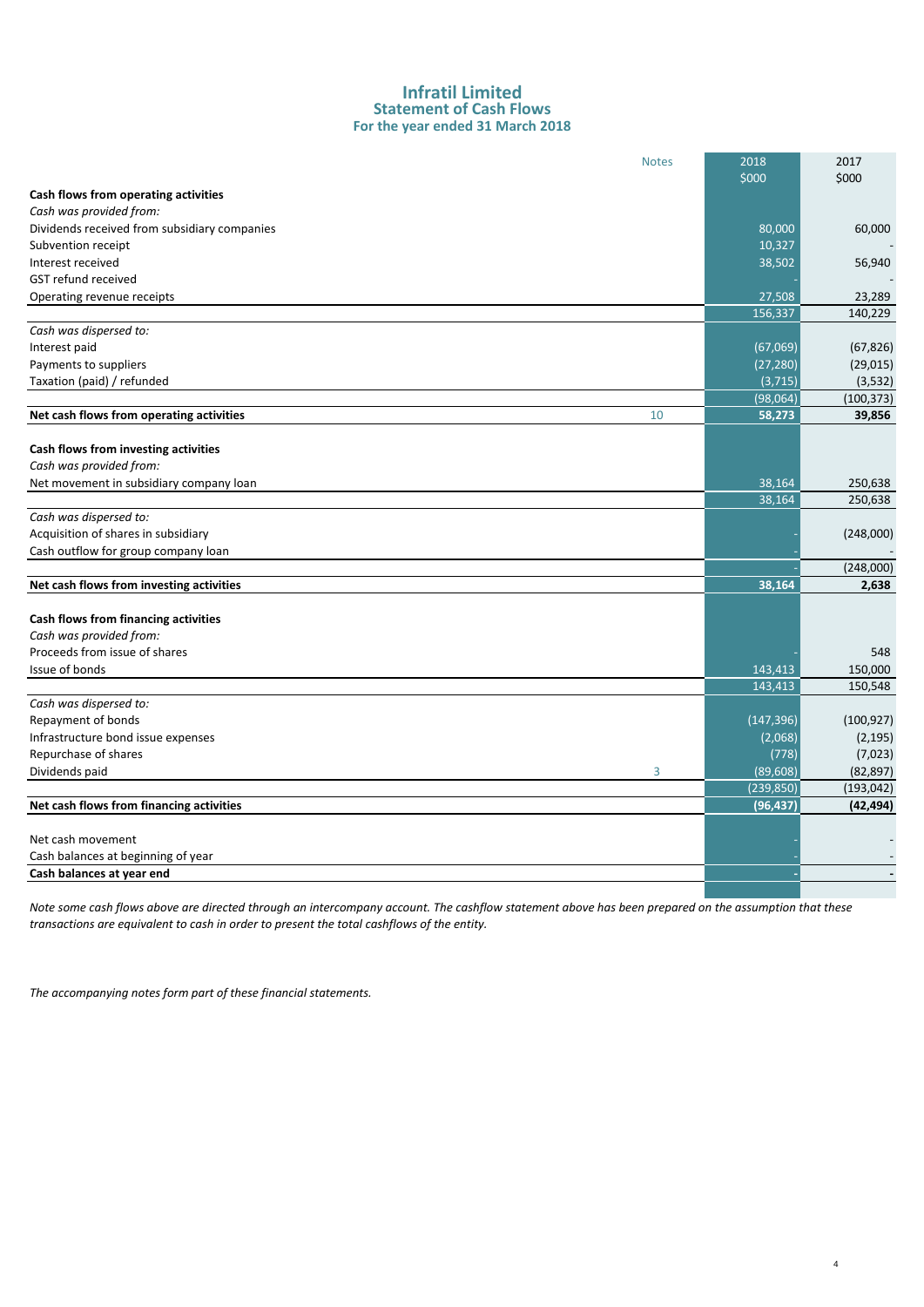#### **(1) Accounting policies**

#### *(A) Reporting Entity*

Infratil Limited ('the Company') is a company domiciled in New Zealand and registered under the Companies Act 1993. The Company is listed on the NZX and ASX, and is an issuer in terms of the Financial Market Conducts Act 2013.

#### *(B) Basis of preparation*

The financial statements have been prepared in accordance with New Zealand Generally Accepted Accounting Practice ('NZ GAAP') and comply with New Zealand equivalents to International Financial Reporting Standards ('NZ IFRS') and other applicable financial reporting standards as appropriate for profit-oriented entities. The presentation currency used in the preparation of these financial statements is New Zealand dollars, which is also the Company's functional currency, and is presented in \$ thousands unless otherwise stated. The principal accounting policies adopted in the preparation of these financial statements are set out below. These policies have been consistently applied to all the periods presented, unless otherwise stated. Comparative figures have been restated where appropriate to ensure consistency with the current period.

The financial statements comprise statements of the following: comprehensive income; financial position; changes in equity; cash flows; significant accounting policies; and the notes to those statements are contained on pages 5 to 15 of this report. The financial statements are prepared on the basis of historical cost, except financial derivatives valued in accordance with accounting policy (D).

#### *Accounting estimates and judgements*

The preparation of financial statements in conformity with NZ IFRS requires management to make estimates and assumptions that affect the reported amounts of assets and liabilities at the date of the financial statements and the reported amounts of revenues and expenses during the reporting period. Future outcomes could differ from those estimates. The principal areas of judgement in preparing these financial statements are set out below.

#### *Valuation of investments*

Infratil completes an assessment of the carrying value of investments at least annually and considers objective evidence for impairment on each investment taking into account observable data on the investment, the fair value, the status or context of capital markets, its own view of investment value, and its long term intentions. Infratil notes the following matters which are specifically considered in terms of objective evidence of impairment of its investments, and whether there is a significant or prolonged decline from cost, which should be recorded as an impairment, and taken to profit and loss: any known loss events that have occurred since the initial recognition date of the investments, including its long term investment horizon, specific initiatives which reflect the strategic or influential nature of its existing investment position and internal valuations; and the state of financial markets. The assessment also requires judgements about the expected future performance and cash flows of the investment.

#### *Accounting for income taxes*

Preparation of the financial statements requires management to make estimates as to, amongst other things, the amount of tax that will ultimately be payable, the availability of losses to be carried forward and the amount of foreign tax credits that it will receive. Actual results may differ from these estimates as a result of reassessment by management and/or taxation authorities.

#### *(C) Taxation*

Income tax comprises both current and deferred tax. Current tax is the expected tax payable on the taxable income for the year, using tax rates enacted or substantively enacted at the balance date, and any adjustment to tax payable in respect of previous years. Deferred tax is recognised in respect of the differences between the carrying amounts of assets and liabilities for financial reporting purposes and the carrying amounts used for taxation purposes.

The amount of deferred tax provided is based on the expected manner of realisation or settlement of the carrying amount of assets and liabilities, using tax rates enacted or substantively enacted at the balance sheet date. A deferred tax asset is recognised only to the extent that it is probable that future taxable profits or deferred tax liabilities will be available within the Company against which the asset can be utilised.

#### *(D) Derivative financial instruments*

When appropriate, the Company enters into agreements to manage its interest rate, foreign exchange, operating and investment risks. In accordance with the Company's risk management policies, the Company does not hold or issue derivative financial instruments for speculative purposes. However, certain derivatives do not qualify for hedge accounting and are required to be accounted for at fair value through profit or loss. Derivative financial instruments are recognised initially at fair value at the date they are entered into. Subsequent to initial recognition, derivative financial instruments are stated at fair value at each balance sheet date. The resulting gain or loss is recognised in the profit or loss immediately unless the derivative is designated effective as a hedging instrument, in which event, recognition of any resultant gain or loss depends on the nature of the hedging relationship.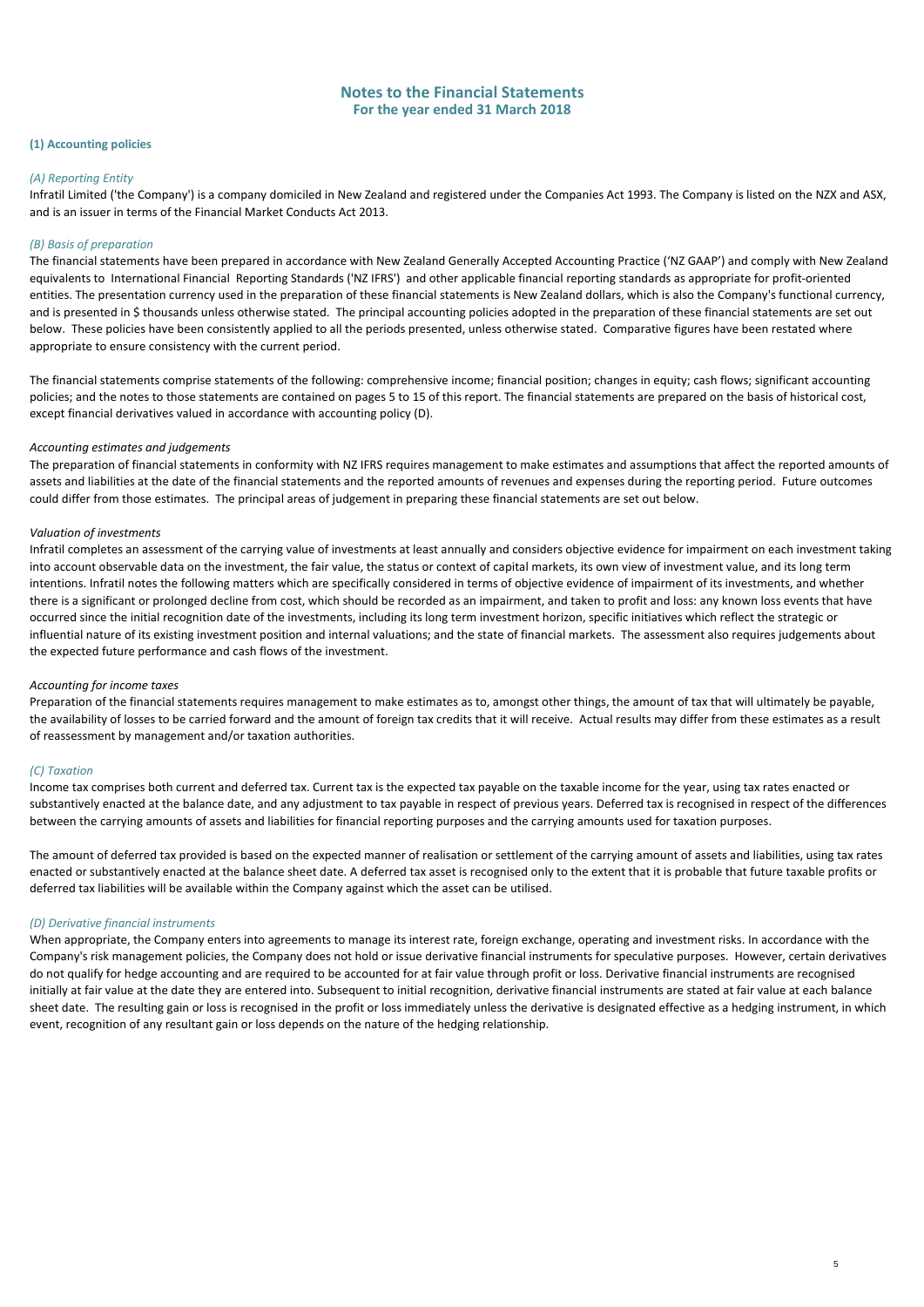#### *(E) Impairment of assets*

At each reporting date, the Company reviews the carrying amounts of its tangible and intangible assets, to determine whether there is any indication that those assets have suffered an impairment loss. If any such indication exists, the recoverable amount of the asset is estimated in order to determine the extent of the impairment loss (if any). Where the asset does not generate cash flows that are independent from other assets, the Company estimates the recoverable amount of the cash-generating unit to which the asset belongs.

#### *(F) Borrowings*

Borrowings are recorded initially at fair value, net of transaction costs. Subsequent to initial recognition, borrowings are measured at amortised cost with any difference between the initial recognised amount and the redemption value being recognised in profit and loss over the period of the borrowing using the effective interest rate. Fees and other costs incurred in arranging debt finance are capitalised and amortised over the term of the relevant debt facility.

#### *(G) Foreign currency transactions*

Transactions in foreign currencies are translated to the functional currency of the Company at exchange rates at the dates of the transactions. Monetary assets and liabilities denominated in foreign currencies at the reporting date are translated to the functional currency at the exchange rate at that date. The foreign currency gain or loss on monetary items is the difference between amortised cost in the functional currency at the beginning of the period, adjusted for interest and payments during the period, and the amortised cost in foreign currency translated at the exchange rate at the end of the period. Non-monetary assets and liabilities denominated in foreign currencies that are measured at fair value are translated to the functional currency at the exchange rate at the date that the fair value was determined. Foreign currency differences arising on translation are recognised in profit or loss.

#### *(H) Adoption status of relevant new financial reporting standards and interpretations*

The following new standards, amendments to standards and interpretations are issued but not yet effective and have not been applied in preparation of these consolidated financial statements.

NZ IFRS 9 Financial Instruments, published in July 2014, replaces the existing guidance in NZ IAS 39 Financial Instruments: Recognition and Measurement. NZ IFRS 9 includes revised guidance on the classification and measurement of financial instruments, a new expected credit loss model for calculating impairment on financial assets, and new general hedge accounting requirements. It also carries forward the guidance on recognition and derecognition of financial instruments from NZ IAS 39. NZ IFRS 9 is effective for annual reporting periods beginning on or after 1 January 2018, with early adoption permitted. The Company's preliminary assessment of adopting NZ IFRS 9 is that it will not have a material impact on the financial statements. However, a limited number of additional disclosures will be required in the notes to the financial statements.

NZ IFRS 15 Revenue from Contracts with Customers, establishes a comprehensive framework for determining whether, how much and when revenue is recognised. It replaces existing revenue recognition guidance, including NZ IAS 18 Revenue, NZ IAS 11 Construction Contracts and IFRIC 13 Customer Loyalty Programmes. NZ IFRS 15 is effective for annual reporting periods beginning on or after 1 January 2018, with early adoption permitted. The Company's preliminary assessment of adopting NZ IFRS 15 is that it will not have a material impact on the financial statements.

NZ IFRS 16 Leases, removes the classification of leases as either operating leases or finance leases – for the lessee – effectively treating all leases as finance leases. Lessor accounting remains similar to current practice – i.e. lessors continue to classify leases as finance and operating. The standard is effective for annual reporting periods beginning on or after 1 January 2019. The Company's preliminary assessment of adopting NZ IFRS 16 is that it will not have a material impact on the financial statements.

#### **(2) Nature of business**

The Company is the ultimate parent company of the Infratil Group, owning infrastructure & utility businesses and investments in New Zealand, Australia and the United States. The Company is a limited liability company incorporated and domiciled in New Zealand. The address of its registered office is 5 Market Lane, Wellington, New Zealand.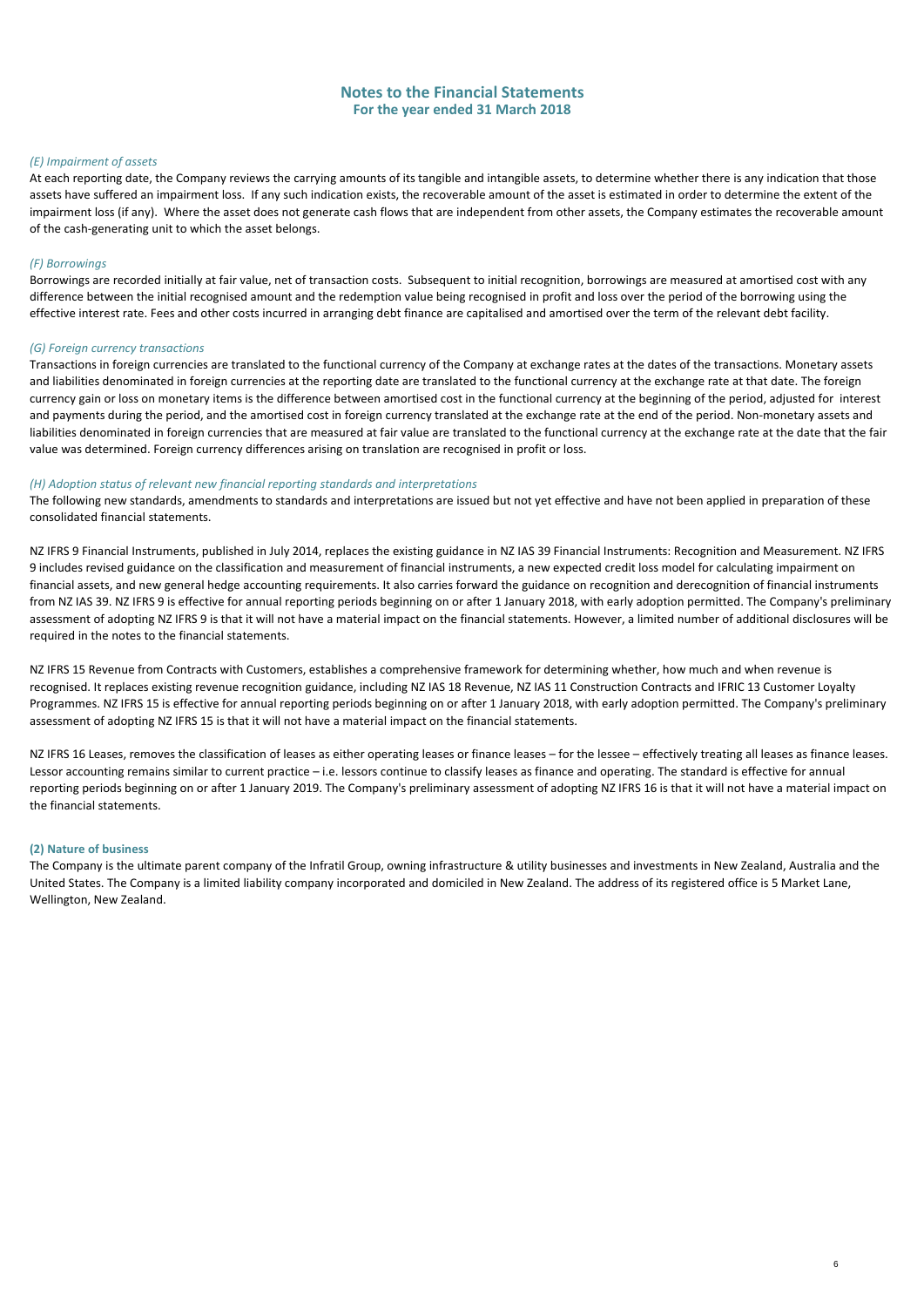#### **(3) Infratil shares and dividends**

| <b>Ordinary shares (fully paid)</b>                                                                                      | 2018        | 2017        |
|--------------------------------------------------------------------------------------------------------------------------|-------------|-------------|
| Total issued capital at the beginning of the year<br>Movements in issued and fully paid ordinary shares during the year: | 560,053,166 | 562,325,645 |
| Share buyback                                                                                                            | (775,000)   | (2,510,000) |
| Treasury Stock reissued under dividend reinvestment plan                                                                 |             |             |
| Conversion of executive redeemable shares                                                                                |             | 237.521     |
| Total issued capital at the end of the year                                                                              | 559,278,166 | 560,053,166 |

All fully paid ordinary shares have equal voting rights and share equally in dividends and equity. At 31 March 2018 the Group held 775,000 shares as Treasury Stock. 7,010,000 shares held as Treasury stock in the prior year were cancelled on 29 March 2017.

| Dividends paid on ordinary shares                     | 2018            | 2017            | 2018   | 2017   |
|-------------------------------------------------------|-----------------|-----------------|--------|--------|
|                                                       | cents per share | cents per share | \$000  | \$000  |
| Final dividend prior year (paid 15 June 2017)         | 10.00           | 9.00            | 56.005 | 50,608 |
| Interim dividend current year (paid 15 December 2017) | 6.00            | 5.75            | 33.603 | 32.289 |
| Dividends paid on ordinary shares                     | 16.00           | 14.75           | 89,608 | 82,897 |

| <b>Executive redeemable shares</b>   | 2018      | 2017       |
|--------------------------------------|-----------|------------|
|                                      | \$000     | \$000      |
| Balance at the beginning of the year | 990.500   | 827,500    |
| Shares issued                        |           | 528,000    |
| Shares converted to ordinary shares  |           | (237, 521) |
| Shares cancelled                     | (557,500) | (127, 479) |
| Balance at end of year               | 433,000   | 990,500    |

During the year no shares were forfeited by executives leaving the Group (2017: nil).

#### **(4) Other operating expenses**

|                                                                           |    | 2018                     | 2017   |
|---------------------------------------------------------------------------|----|--------------------------|--------|
|                                                                           |    | \$000                    | \$000  |
| Fees paid to the Company auditor                                          |    | 365                      | 175    |
| Directors' fees                                                           |    | 740                      | 664    |
| Administration and other corporate costs                                  |    | 5,411                    | 7,563  |
| Management fee (to related party Morrison & Co Infrastructure Management) | 15 | 21,253                   | 20,490 |
| Total other operating expenses                                            |    | 27,769                   | 28,892 |
|                                                                           |    |                          |        |
|                                                                           |    | 2018                     | 2017   |
| <b>Fees paid to the Company auditor</b>                                   |    | \$000                    | \$000  |
| Audit and review of financial statements                                  |    | 158                      | 175    |
| Other assurance services                                                  |    | ÷                        |        |
| <b>Taxation services</b>                                                  |    | $\overline{\phantom{a}}$ |        |
| Other services                                                            |    | 207                      |        |
| Total fees paid to the Company auditor                                    |    | 365                      | 175    |

The audit fee includes the fees for both the annual audit of the financial statements and the review of the interim financial statements. Other services relate to due diligence work.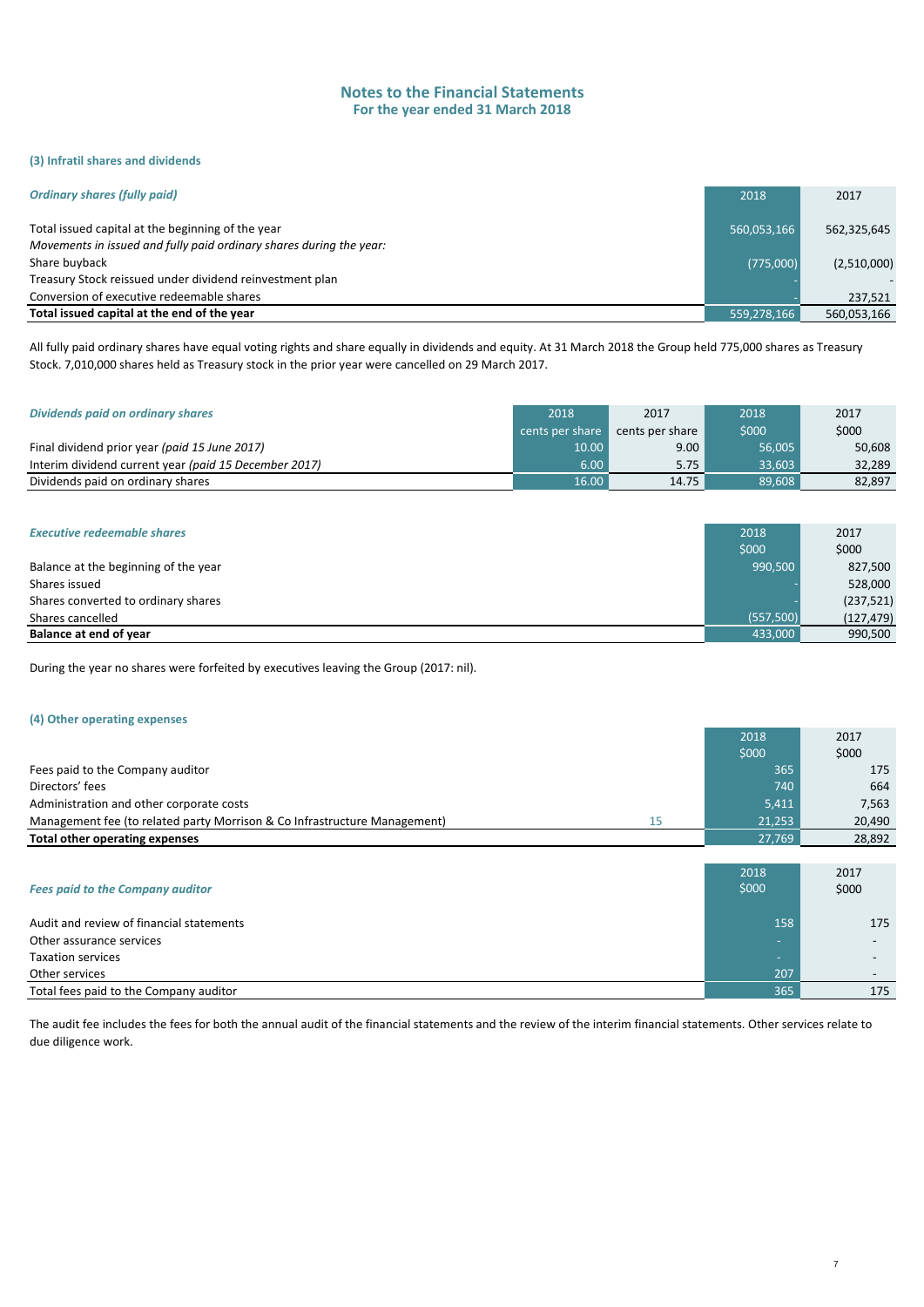#### **(5) Net realisations and (impairments)**

At 31 March 2018 the Company reviewed the carrying amounts of loans to Infratil Group companies to determine whether there is any indication that those assets have suffered an impairment loss. The recoverable amount of the asset was estimated by reference to the counterparties' net asset position and ability to repay loans out of operating cash flows in order to determine the extent of any impairment loss. As a result the Company did not impair any loans to Infratil Group companies in 2018 (2017: nil).

#### **(6) Taxation**

|                                              | 2018      | 2017                     |
|----------------------------------------------|-----------|--------------------------|
|                                              | \$000     | \$000                    |
|                                              |           |                          |
| Surplus before taxation                      | 64,675    | 48,335                   |
|                                              |           |                          |
| Taxation on the surplus for the period @ 28% | 18,109    | 13,534                   |
| Plus/(less) taxation adjustments:            |           |                          |
| Exempt dividends                             | (22, 400) | (16, 800)                |
| Losses offset within Group                   | 8,202     | $\overline{\phantom{a}}$ |
| Subvention payment                           | (2,892)   |                          |
| Timing differences not recognised            |           | 16                       |
| Over provision in prior years                | 4,434     | 4,755                    |
| Other permanent differences                  | 157       | 634                      |
|                                              |           |                          |
| <b>Taxation expense</b>                      | 5,610     | 2,139                    |
|                                              |           |                          |
| Current taxation                             | 3,715     | 4,053                    |
| Deferred taxation                            | 1,895     | (1, 914)                 |
|                                              | 5,610     | 2,139                    |
|                                              |           |                          |

There was no income tax recognised in other comprehensive income during the period (2017: nil)

#### *Recognised deferred tax assets and liabilities*

| <b>Recognised deferred tax assets and liabilities</b> |        | Assets                   |  |
|-------------------------------------------------------|--------|--------------------------|--|
|                                                       | 2018   | 2017                     |  |
|                                                       | \$000  | \$000                    |  |
| Derivatives                                           | 3,451  | 4,668                    |  |
| Tax losses carried forward                            | 13,307 | 14,100                   |  |
| <b>Deferred tax assets</b>                            | 16,758 | 18,768                   |  |
|                                                       |        | Liabilities              |  |
|                                                       | 2018   | 2017                     |  |
|                                                       | \$000  | \$000                    |  |
| Other items                                           | (150)  | (265)                    |  |
| <b>Deferred tax liabilities</b>                       | (150)  | (265)                    |  |
|                                                       |        |                          |  |
|                                                       |        | Net Assets/(Liabilities) |  |
| <b>Derivatives</b>                                    | 3,451  | 4,668                    |  |
| Tax losses carried forward                            | 13,307 | 14,100                   |  |
| Other items                                           | (150)  | (265)                    |  |
| Net deferred tax assets/(liabilities)                 | 16,608 | 18,503                   |  |
|                                                       |        |                          |  |

#### *Changes in temporary differences affecting tax expense*

|                            | <b>Tax Expense</b> |         | Other Comprehensive Income |                          |  |
|----------------------------|--------------------|---------|----------------------------|--------------------------|--|
|                            | 2018               | 2017    | 2018                       | 2017                     |  |
|                            | \$000              | \$000   | \$000                      | \$000                    |  |
| Derivatives                | (1, 217)           | (1,709) |                            | $\overline{\phantom{a}}$ |  |
| Tax losses carried forward | (793)              | 3,729   |                            | $\overline{\phantom{a}}$ |  |
| Other items                | 115                | 34      |                            | $\overline{\phantom{a}}$ |  |
|                            | (1,895)            | 1,914   |                            |                          |  |
|                            |                    |         |                            |                          |  |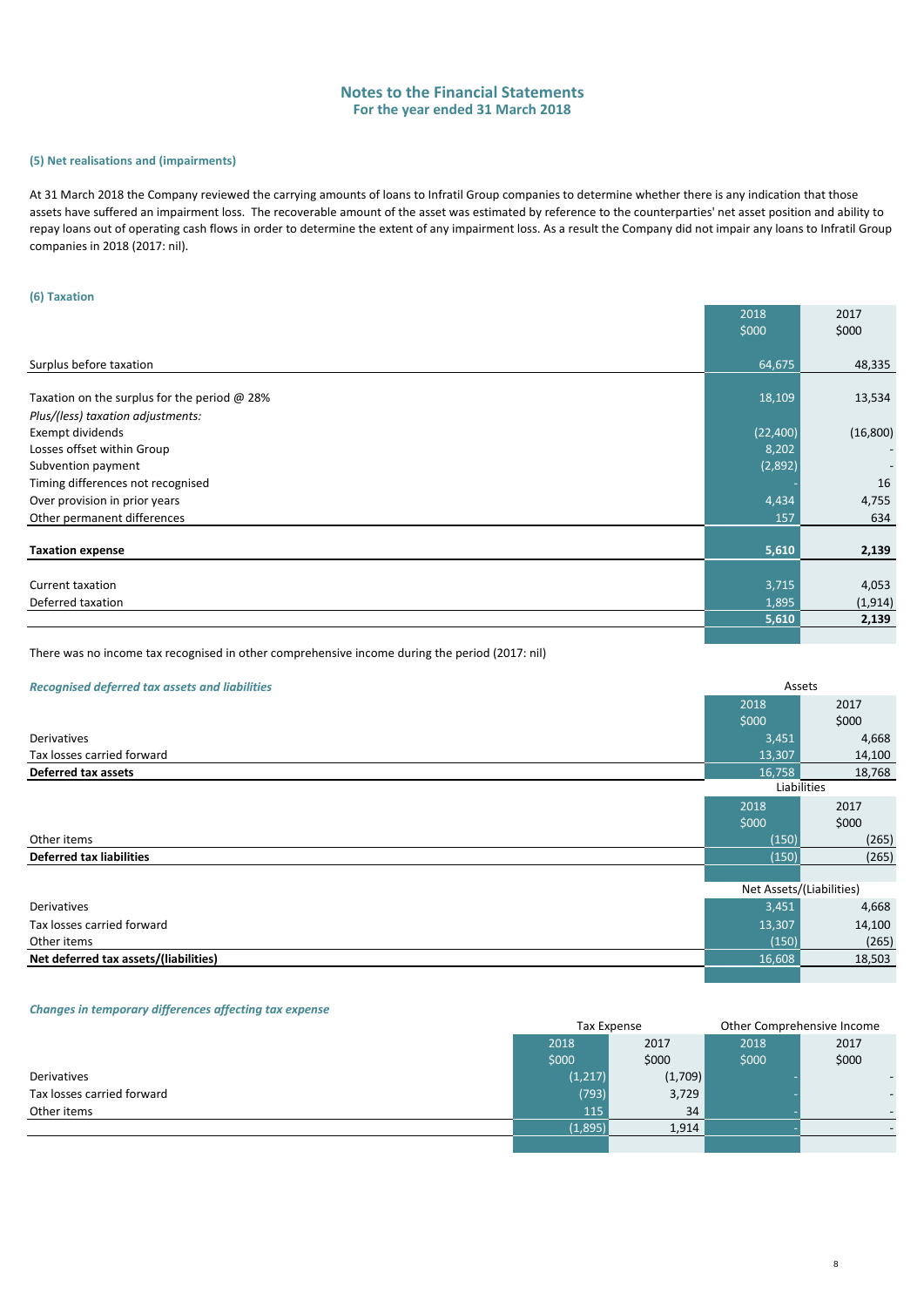#### **(7) Infrastructure Bonds**

|                                                                 | 2018       | 2017      |
|-----------------------------------------------------------------|------------|-----------|
|                                                                 | \$000      | \$000     |
| Balance at the beginning of the year                            | 998,305    | 949,771   |
| Issued during the year                                          | 143,413    | 150,000   |
| Exchanged during the year                                       | (32, 739)  | (49, 517) |
| Matured during the year                                         | (114, 657) | (50, 483) |
| Purchased by Infratil during the year                           |            | (1,489)   |
| Bond issue costs capitalised during the year                    | (2,069)    | (2, 195)  |
| Bond issue costs amortised during the year                      | 2,195      | 2,218     |
| Balance at the end of the year                                  | 994,448    | 998,305   |
| Current                                                         | 111,202    | 147,177   |
| Non-current fixed coupon                                        | 652,094    | 620,359   |
| Non-current perpetual variable coupon                           | 231,152    | 230,769   |
| Balance at the end of the year                                  | 994,448    | 998,305   |
| Repayment terms and interest rates:                             |            |           |
| IFT160 maturing in June 2017, 8.50% p.a. fixed coupon rate      |            | 66,285    |
| IFT170 maturing in November 2017, 8.00% p.a. fixed coupon rate  |            | 81,112    |
| IFT180 maturing in November 2018, 6.85% p.a. fixed coupon rate  | 111,418    | 111,418   |
| IFT200 maturing in November 2019, 6.75% p.a. fixed coupon rate  | 68,500     | 68,500    |
| IFT090 maturing in February 2020, 8.50% p.a. fixed coupon rate  | 80,498     | 80,498    |
| IFT220 maturing in June 2021, 4.90% p.a. fixed coupon rate      | 93,883     | 93,883    |
| IFT190 maturing in June 2022, 6.85% p.a. fixed coupon rate      | 93,696     | 93,696    |
| IFT240 maturing in December 2022, 5.65% p.a. fixed coupon rate  | 100,000    |           |
| IFT210 maturing in September 2023, 5.25% p.a. fixed coupon rate | 122,104    | 122,104   |
| IFT230 maturing in June 2024, 5.50% p.a. fixed coupon rate      | 56,117     | 56,117    |
| IFT250 maturing in June 2025, 6.15% p.a. fixed coupon rate      | 43,413     |           |
| IFTHA Perpetual Infratil infrastructure bonds                   | 231,917    | 231,917   |
| less: Bond issue costs capitalised and amortised over term      | (7,098)    | (7, 225)  |
| Balance at the end of the year                                  | 994,448    | 998,305   |

#### *Fixed coupon*

The fixed coupon bonds the Company has on issue are at a face value of \$1.00 per bond. Interest is payable quarterly on the bonds. 25 days prior to the maturity date of the IFT090 series, Infratil can elect to convert all of the bonds in that series to equity by issuing the number of shares calculated by dividing the \$1.00 face value by 98% of the market price of an Infratil share. The market price is the average price weighted by volume of all trades of ordinary shares over the 10 business days up to the fifth business day before the maturity date.

#### *Perpetual Infratil infrastructure bonds ('PIIBs')*

The Company has 231,916,000 (31 March 2017: 231,916,000) PIIBs on issue at a face value of \$1.00 per bond. Interest is payable quarterly on the bonds. For the period to 15 November 2018 the coupon was fixed at 3.50% per annum (2017: 3.63%). Thereafter the rate will be reset annually at 1.5% per annum over the then one year bank rate for quarterly payments, unless Infratil's gearing ratio exceeds certain thresholds, in which case the margin increases. These infrastructure bonds have no fixed maturity date. No PIIBs (2017: 1,489,000) were repurchased by Infratil Limited during the period.

Throughout the period the Company complied with all debt covenant requirements as imposed by the bond trustee.

At 31 March 2018 the Infratil Infrastructure bonds (including PIIBs) had a fair value of \$989.6 million (2017: \$943.8 million).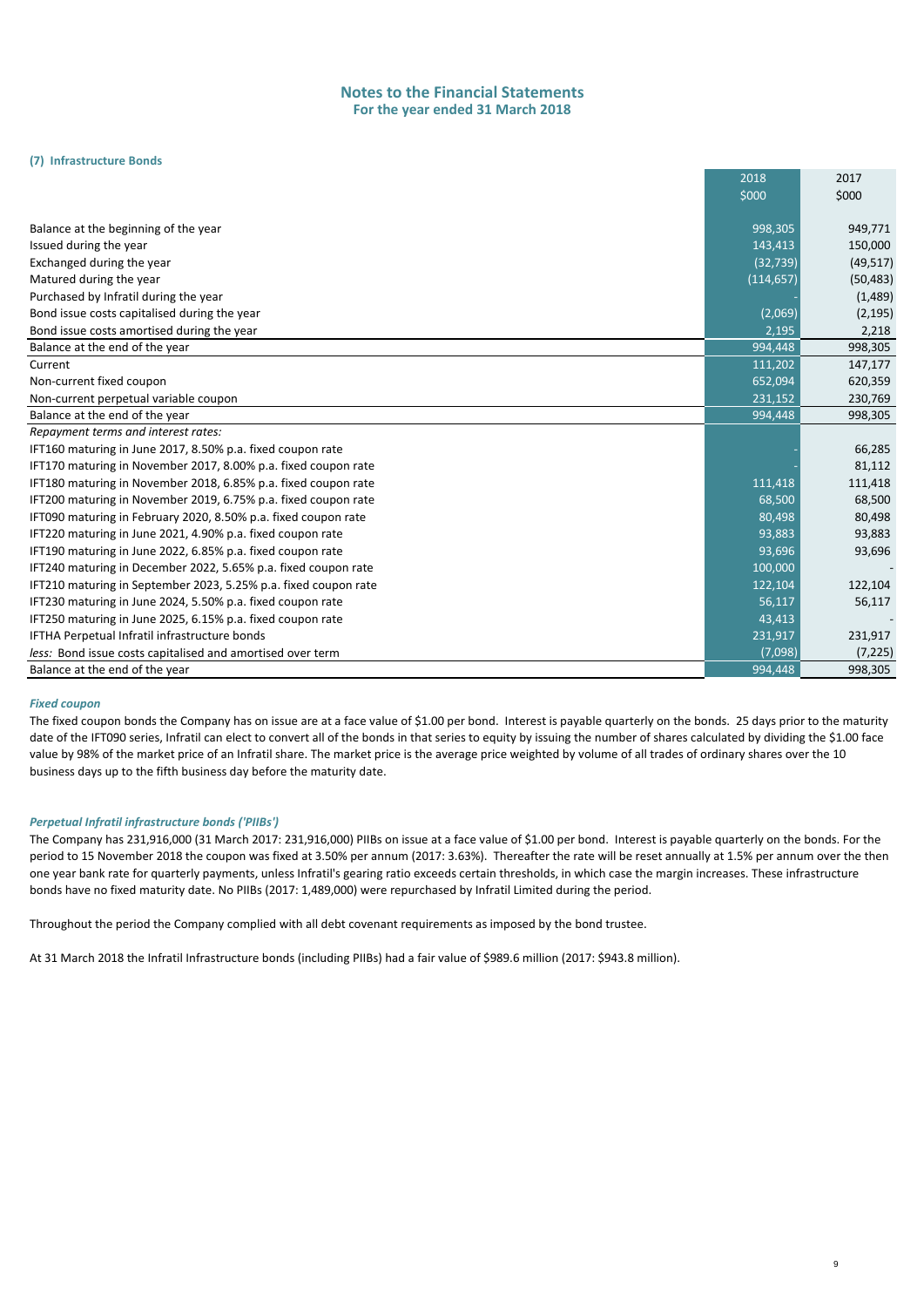#### **(8) Financial instruments**

The Company has exposure to the following risks due to its business activities and financial policies:

- Credit risk
- Liquidity risk
- Market risk (interest rates and foreign exchange)

The Board of Directors has overall responsibility for the establishment and oversight of the Company's risk management framework. The Board also has a function of reviewing management practices in relation to identification and management of significant business risk areas and regulatory compliance. The Company has developed a comprehensive, enterprise wide risk management framework. Management and Board participate in the identification, assessment and monitoring of new and existing risks. Particular attention is given to strategic risks that could affect the Company.

#### *Credit risk*

Credit risk refers to the risk that a counterparty will default on its contractual obligations, resulting in financial loss to the Company. The Company is exposed to credit risk in the normal course of business including those arising from financial derivatives and transactions (including cash balances) with financial institutions. The Company has adopted a policy of only dealing with credit-worthy counterparties, as a means of mitigating the risk of financial loss from defaults. Derivative counterparties and cash transactions are limited to high-credit-quality financial institutions and other organisations in the relevant industry. The Company's exposure and the credit ratings of counterparties are monitored. The carrying amounts of financial assets recognised in the Statement of Financial Position best represent the Company's maximum exposure to credit risk at the reporting date. No security is held on these amounts.

#### *Liquidity risk*

Liquidity risk is the risk that assets held by the Company cannot readily be converted to cash to meet the Company's contracted cash flow obligations. Liquidity risk is monitored by continuously forecasting cash flows and matching the maturity profiles of financial assets and liabilities. The Company's approach to managing liquidity is to ensure, as far as possible, that it will always have sufficient liquidity to meet its liabilities when due and make value investments, under both normal and stress conditions, without incurring unacceptable losses or risking damage to the Company's reputation.

The tables below analyses the financial liabilities into relevant maturity groupings based on the earliest possible contractual maturity date at the year end date. The amounts in the tables below are contractual undiscounted cash flows, which include interest through to maturity. Perpetual Infratil Infrastructure Bond cash flows have been determined by reference to the longest dated Infratil Bond, maturing in the year 2025.

|                        | Accounts          | Infrastructure | Perpetual Infratil | Derivative  | <b>Total</b> |
|------------------------|-------------------|----------------|--------------------|-------------|--------------|
|                        | payable, accruals | bonds          | Infrastructure     | financial   |              |
|                        | and other         |                | bonds              | instruments |              |
| 2018                   | liabilities       |                |                    |             |              |
|                        | \$000             | \$000          | \$000              | \$000       | \$000        |
| <b>Balance sheet</b>   | 164,668           | 763,296        | 231,152            | 12,324      | 1,171,440    |
| Contractual cash flows | 164,668           | 936,511        | 290,428            | 13,622      | 1,405,229    |
| 6 months or less       | 164,668           | 23,967         | 4,059              | 4,124       | 196,818      |
| 6-12 month             |                   | 132,522        | 4,059              | 3,547       | 140,128      |
| 1 to 2 years           |                   | 186,710        | 8,117              | 3,321       | 198,148      |
| 2 to 5 years           |                   | 359,114        | 24,351             | 2,630       | 386,095      |
| $5$ years +            |                   | 234,198        | 249,842            |             | 484,040      |
|                        |                   |                |                    |             |              |
| 2017                   |                   |                |                    |             |              |
| <b>Balance sheet</b>   | 163,235           | 767,536        | 230,769            | 16,673      | 1,178,213    |
| Contractual cash flows | 163,235           | 939,488        | 292,601            | 17,715      | 1,413,039    |
| 6 months or less       | 163,235           | 90,510         | 4,209              | 3,200       | 261,154      |
| 6-12 month             |                   | 101,729        | 4,209              | 3,219       | 109,157      |
| 1 to 2 years           |                   | 148,169        | 8,419              | 5,474       | 162,062      |
| 2 to 5 years           |                   | 309,662        | 25,256             | 5,822       | 340,740      |
| $5$ years +            |                   | 289,418        | 250,508            |             | 539,926      |
|                        |                   |                |                    |             |              |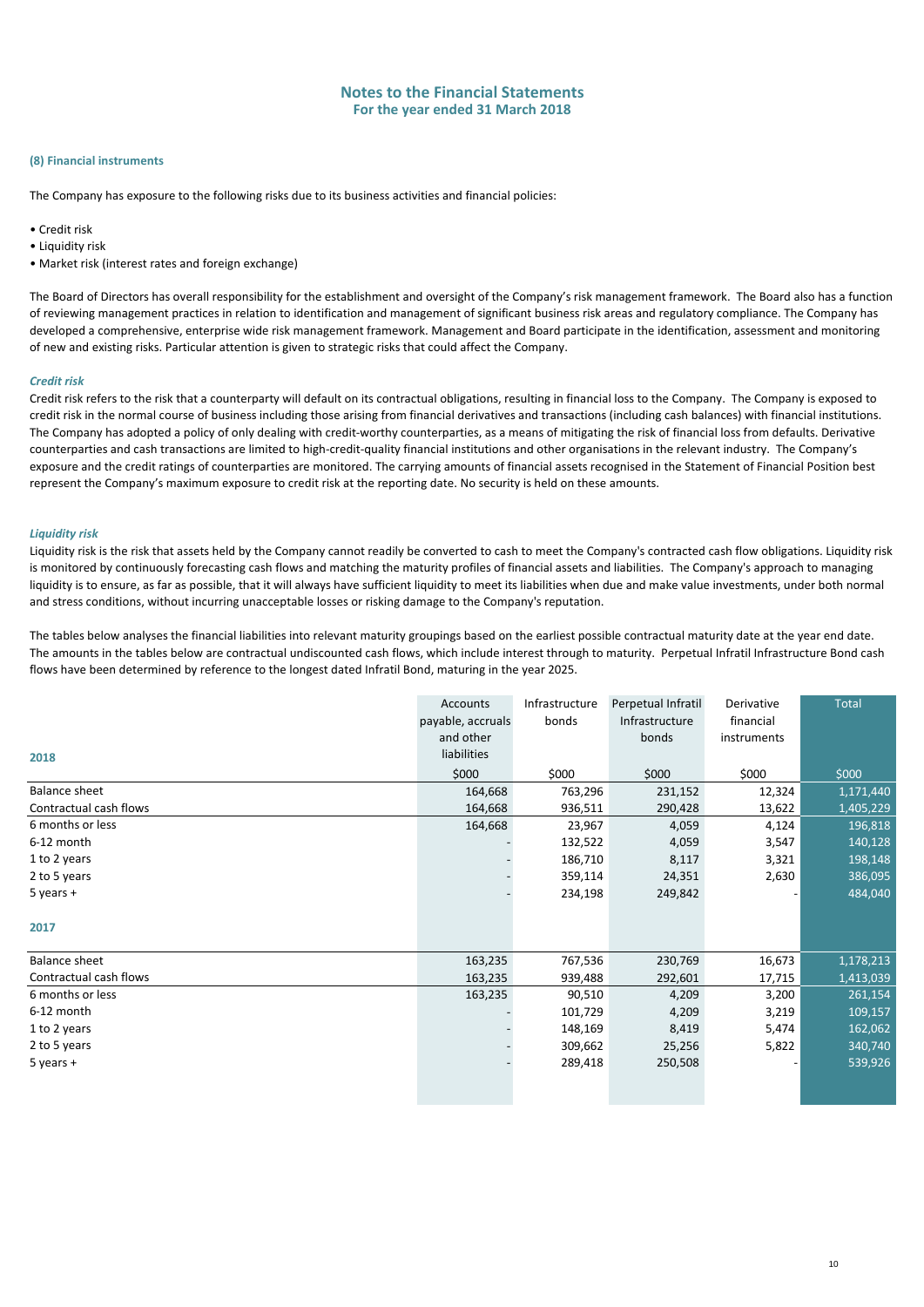#### *Market risk*

#### *Interest rates*

Interest rate risk is the risk of interest rate volatility negatively affecting the Company's interest expense cash flow and earnings. The Company mitigates this risk by issuing borrowings at fixed interest rates or entering into Interest Rate Swaps to convert floating rate exposures to fixed rate exposure. Borrowings issued at fixed rates expose the Company to fair value interest rate risk which is managed by the interest rate profile and hedging.

|                                                                             | 2018      | 2017      |
|-----------------------------------------------------------------------------|-----------|-----------|
|                                                                             | \$000     | \$000     |
| At balance date the face value of interest rate contracts outstanding were: |           |           |
| Interest rate swaps in place at year end                                    | 145,000   | 145,000   |
| Fair value of interest rate swaps                                           | (12, 324) | (16, 673) |
|                                                                             |           |           |
| The termination dates for the interest rate swaps are as follows:           |           |           |
| Between 0 to 1 year                                                         | 50,000    |           |
| Between 1 to 2 years                                                        | 50,000    | 50,000    |
| Between 2 to 5 years                                                        | 45,000    | 95,000    |
| Over 5 years                                                                |           |           |
|                                                                             |           |           |

#### *Interest rate sensitivity analysis*

The following table shows the impact on post-tax profit and equity of a movement in bank interest rates of 100 basis points higher/lower with all other variables held constant.

|                 | 2018    | 2017    |
|-----------------|---------|---------|
|                 | \$000   | \$000   |
| Profit or loss  |         |         |
| 100 bp increase | 939     | 2,386   |
| 100 bp decrease | (1,023) | (2,526) |
|                 |         |         |

There would be no material effect on equity.

#### *Foreign currency*

The Company has exposure to currency risk on the value of its assets and liabilities denominated in foreign currencies, future investment obligations and future income. Foreign currency obligations and income are recognised as soon as the flow of funds is likely to occur. Decisions on buying forward cover for likely foreign currency investments is subject to the Company's expectation of the fair value of the relevant exchange rate.

#### *Foreign exchange sensitivity analysis*

At 31 March 2018, if the New Zealand dollar had weakened/strengthened by 10 percent against foreign currencies, with all other variables held consistent, posttax profit would not have been materially different. There would have been no material impact on balance sheet components.

#### *Fair values*

The carrying amount of financial assets and financial liabilities recorded in the financial statements is their fair value, with the exception of bond debt held at amortised cost which have a fair value at 31 March 2018 of \$989.6 million (2017: \$943.8 million) compared to a carrying value of \$994.4 million (2017: \$998.3 million).

|                                                     | 2018<br>\$000 | 2017<br>\$000            |
|-----------------------------------------------------|---------------|--------------------------|
| <b>Assets</b>                                       |               |                          |
| Derivative financial instruments - foreign exchange |               | $\overline{\phantom{a}}$ |
| Derivative financial instruments - interest rate    |               |                          |
|                                                     |               |                          |
| Split as follows:                                   |               |                          |
| Current                                             |               | $\overline{\phantom{a}}$ |
| Non-current                                         |               |                          |
|                                                     |               |                          |
| <b>Liabilities</b>                                  |               |                          |
| Derivative financial instruments - foreign exchange |               |                          |
| Derivative financial instruments - interest rate    | 12,324        | 16,673                   |
|                                                     | 12,324        | 16,673                   |
| Split as follows:                                   |               |                          |
| Current                                             | 1,607         | $\overline{\phantom{a}}$ |
| Non-current                                         | 10,717        | 16,673                   |
|                                                     | 12,324        | 16,673                   |
|                                                     |               |                          |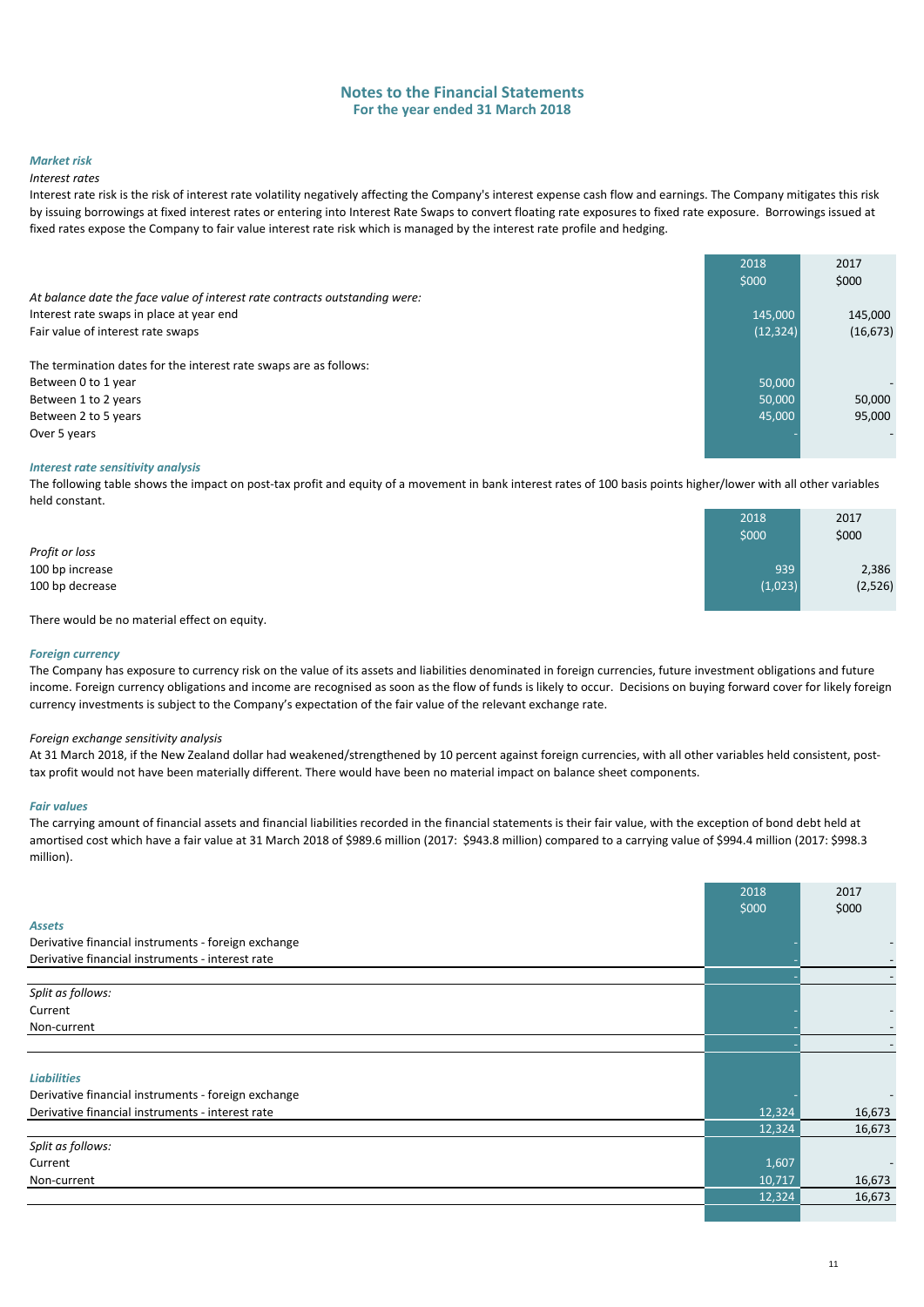#### *Estimation of fair values*

The fair values and net fair values of financial assets and financial liabilities are determined as follows:

• The fair value of financial assets and liabilities with standard terms and conditions and traded on active liquid markets are determined with reference to quoted market prices.

• The fair value of other financial assets and liabilities are calculated using market-quoted rates based on discounted cash flow analysis.

• The fair value of derivative financial instruments are calculated using quoted prices. Where such prices are not available, use is made of discounted cash flow analysis using the applicable yield curve or available forward price data for the duration of the instruments.

Where the fair value of a derivative is calculated as the present value of the estimated future cash flows of the instrument, the two key types of variables used by the valuation techniques are:

- forward price curve (for the relevant underlying interest rates, foreign exchange rates or commodity prices); and
- discount rates.

The selection of variables requires significant judgement and therefore there is a range of reasonably possible assumptions in respect of these variables that could be used in estimating the fair value of these derivatives. Maximum use is made of observable market data when selecting variables and developing assumptions for the valuation techniques.

All financial instruments measured at fair value in the statement of financial position are valued either directly (that is, using external available inputs) or indirectly (that is, derived from external available inputs) and are classified as level 2 under NZ IFRS 7.

| <b>Valuation Input</b>                              | <b>Source</b>                                                          |
|-----------------------------------------------------|------------------------------------------------------------------------|
| Interest rate forward price curve                   | Published market swap rates                                            |
| Discount rate for valuing interest rate derivatives | Published market interest rates as applicable to the remaining life of |
|                                                     | the instrument.                                                        |

#### *Fair value hierarchy*

The analysis of financial instruments carried at fair value, by valuation method is below. The different levels have been defined as follows:

• Quoted prices (unadjusted) in active markets for identical assets or liabilities (**level 1**)

- Inputs other than quoted prices included within level 1 that are observable for the asset or liability, either directly (that is, as prices) or indirectly (that is, derived from prices) (**level 2**)
- Inputs for the asset or liability that are not based on observable market data (that is, unobservable inputs) (**level 3**).

The Company has interest rate swap derivatives that are classified as Level 2 and have a fair value liability of \$12.3 million at 31 March 2018 (2017: \$16.7 million).

There were no transfers between derivative financial instrument assets or liabilities classified as level 1 or level 2, and level 3 of the fair value hierarchy during the year ended 31 March 2018 (2017: none).

#### *Capital management*

The key factors in determining the Company's optimal capital structure are:

- Nature of its activities
- Quality and dependability of earnings/cash flows
- Capital needs over the forecast period
- Available sources of capital and relative cost

There were no changes to the Company's approach to capital management during the year.

The Company's capital includes share capital, reserves, and retained earnings. From time to time the Company purchases its own shares on the market with the timing of these purchases dependent on market prices, an assessment of value for shareholders and an available window to trade on the NZX. Primarily the shares are intended to be held as treasury stock and may be reissued under the Dividend Reinvestment Plan or cancelled. During the year the Company bought back 775,000 shares (2017: 2,510,000).

The Company seeks to ensure that no more than 25% of its debt is maturing in any one year period, and to spread the maturities of its facilities. The Company manages its interest rate profile so as to minimise net value volatility. This means having interest costs fixed for extended terms. At times when long rates appear to be unsustainably high, the profile may be shortened, and when rates are low the profile may be lengthened.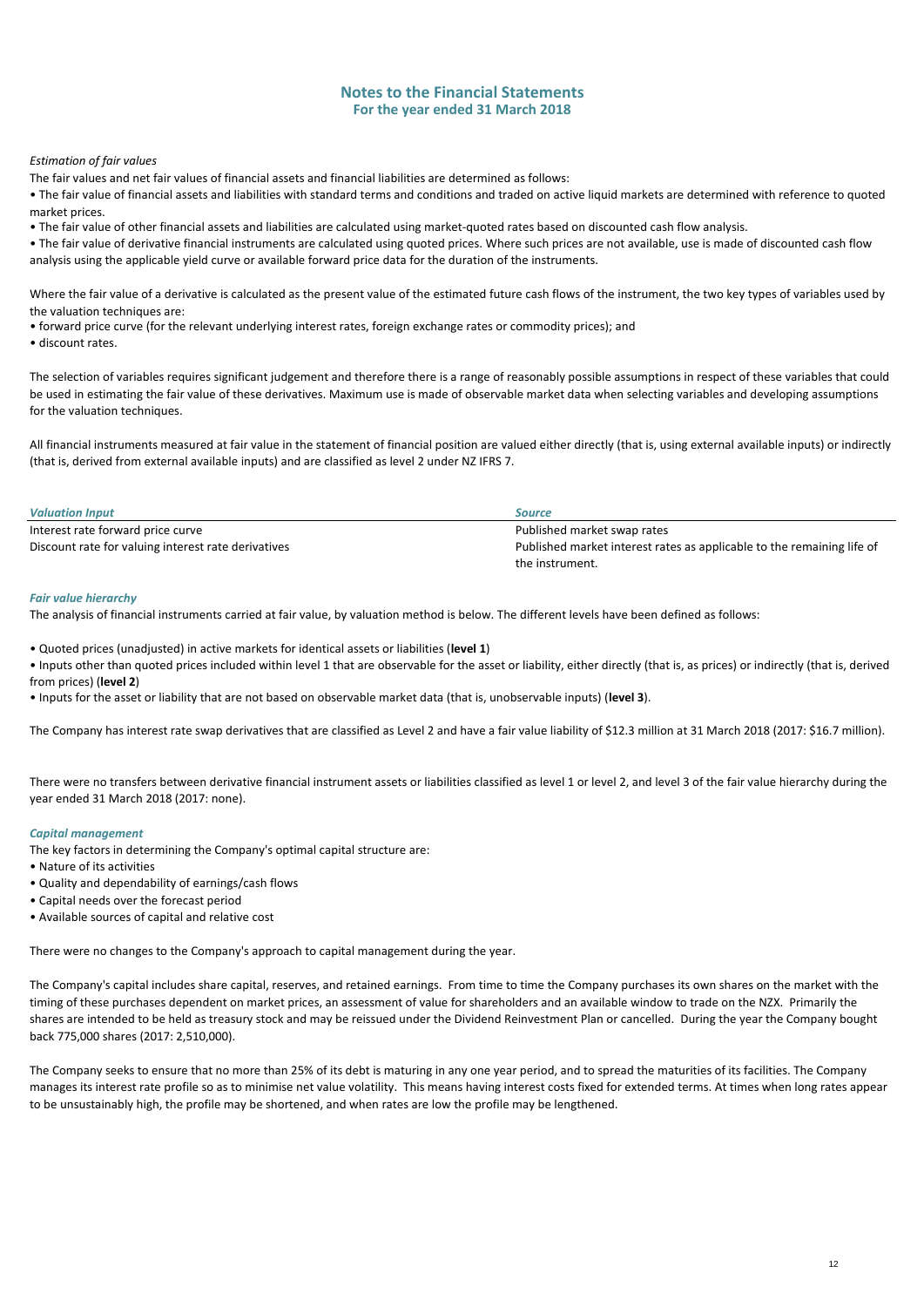#### **(9) Investment in subsidiaries and associates**

The significant investments of the Company and their activities are summarised below:

| <b>Subsidiaries</b>                      | <b>Holding</b> | Holding | Principal activity | Country of    |
|------------------------------------------|----------------|---------|--------------------|---------------|
|                                          | 2018           | 2017    |                    | incorporation |
| <b>New Zealand</b>                       |                |         |                    |               |
| Infratil 1998 Limited                    | 100%           | 100%    | Investment         | New Zealand   |
| Infratil 2016 Limited                    | 100%           | 100%    | Investment         | New Zealand   |
| Infratil Australia Limited               | 100%           | 100%    | Investment         | New Zealand   |
| Infratil Energy Limited                  | 100%           | 100%    | Investment         | New Zealand   |
| Infratil Finance Limited                 | 100%           | 100%    | Finance,           | New Zealand   |
| Infratil Gas Limited                     | 100%           | 100%    | Investment         | New Zealand   |
| Infratil Infrastructure Property Limited | 100%           | 100%    | Investment         | New Zealand   |
| Infratil Investments Limited             | 100%           | 100%    | Investment         | New Zealand   |
| Infratil No 1 Limited                    | 100%           | 100%    | Investment         | New Zealand   |
| Infratil No 5 Limited                    | 100%           | 100%    | Investment         | New Zealand   |
| Infratil Outdoor Media Limited           | 100%           | 100%    | Investment         | New Zealand   |
| Infratil PPP Limited                     | 100%           | 100%    | Investment         | New Zealand   |
| Infratil Renewables Limited              | 100%           | 100%    | Investment         | New Zealand   |
| Infratil RV Limited                      | 100%           | 100%    | Investment         | New Zealand   |
| Infratil Ventures II Limited             | 100%           | 100%    | Investment         | New Zealand   |
| Infratil Ventures Limited                | 100%           | 100%    | Investment         | New Zealand   |
| NZ Airports Limited                      | 100%           | 100%    | Investment         | New Zealand   |
| <b>Swift Transport Limited</b>           | 100%           | 100%    | Investment         | New Zealand   |

The financial year-end of all the significant subsidiaries is 31 March.

#### **(10) Reconciliation of net surplus with cash flow from operating activities**

|                                                               | 2018     | 2017    |
|---------------------------------------------------------------|----------|---------|
|                                                               | \$000    | \$000   |
|                                                               |          |         |
| Net surplus for the year                                      | 59,065   | 46,196  |
| Less items classified as investing activity:                  |          |         |
| Loss/(profit) on investment realisations and impairments      |          | (568)   |
| Add items not involving cash flows:                           |          |         |
| Movement in financial derivatives taken to the profit or loss | (4, 349) | (6,092) |
| Unsettled share buybacks                                      | (1,636)  |         |
| Amortisation of deferred bond issue costs                     | 2,195    | 2,217   |
| Movements in working capital                                  |          |         |
| Change in receivables                                         | (332)    | 22      |
| Change in trade payables                                      | 215      | 190     |
| Change in accruals and other liabilities                      | 1,220    | (706)   |
| Change in taxation and deferred tax                           | 1,895    | (1,403) |
| Net cash inflow from operating activities                     | 58,273   | 39,856  |

#### **(11) Share Scheme**

#### *Infratil Staff Share Purchase Scheme*

In 2008 Infratil commenced a staff share purchase scheme ('the Staff Share Scheme'). Under the Staff Share Scheme participating employees have a beneficial title to the ordinary shares, which are held by a trustee company. Staff are provided a loan in respect of the shares which is repayable over a period of three years. Upon repayment of the loan and three years' service by the participating employee, the ordinary shares will transfer from the trustee company to the participating employee, and the shares become unrestricted. Other than in exceptional circumstances, the length of the retention period before the shares vest is three years during which time the ordinary shares cannot be sold or disposed of.

During the year 42,091 shares were transferred to employees under the scheme (2017: 44,557 shares).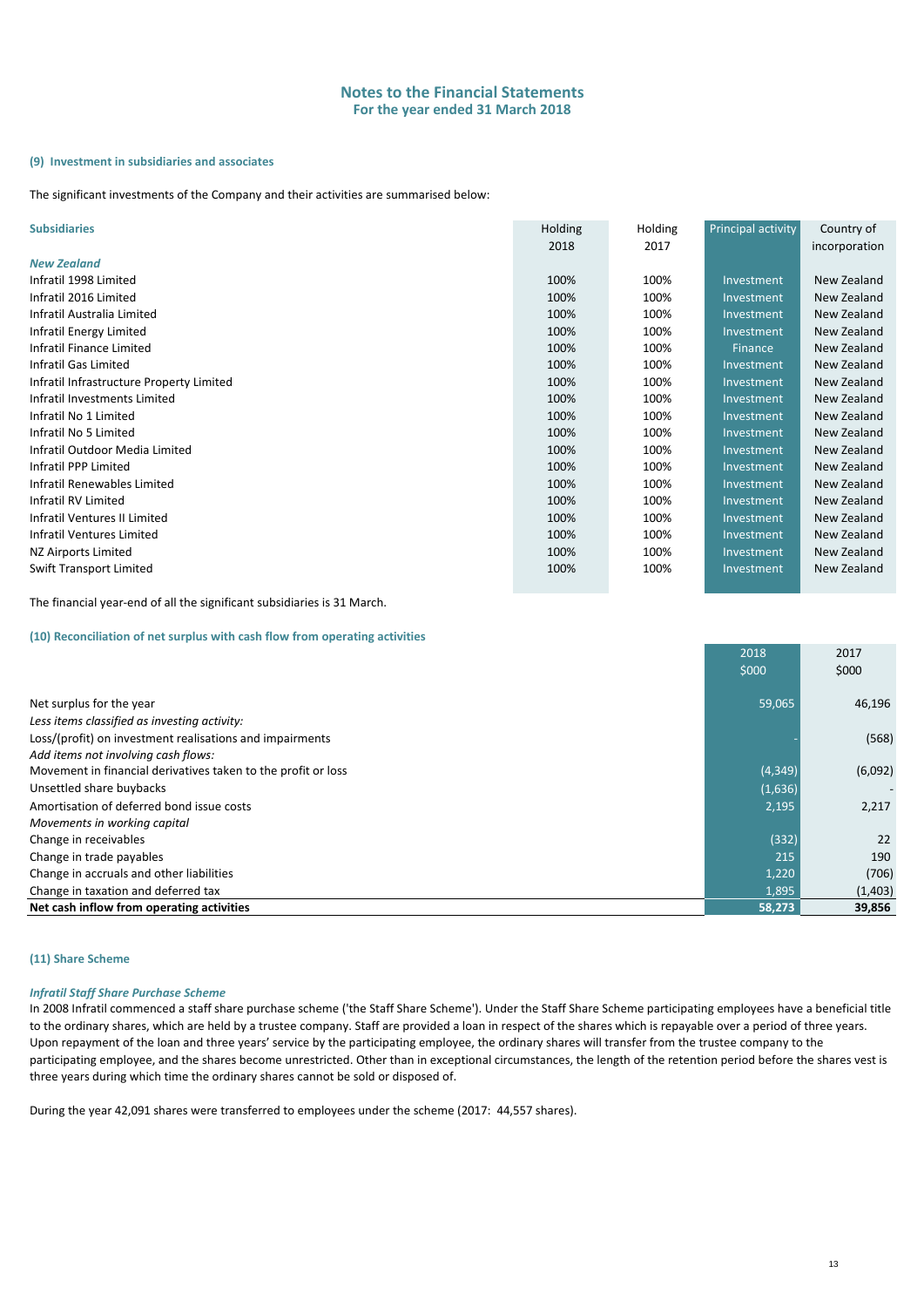#### *Infratil Executive Redeemable Share Scheme*

From time to time selected key eligible executives and senior managers of Infratil and certain of its subsidiaries are invited to participate in the Infratil Executive Redeemable Share Scheme ('Executive Scheme') to acquire Executive Redeemable Shares ('Executive Shares'). The Executive Shares have certain rights and conditions and cannot be traded and do not convert to ordinary shares until those conditions have been met. The Executive Shares confer no rights to receive dividends or other distributions or to vote. Executive Shares may be issued which will convert to ordinary shares after three years (other than in defined circumstances) provided that the issue price has been fully paid and vesting conditions have been met. The vesting conditions include share performance hurdles with minimum future share price targets which need to be achieved over the specified period. The number of shares that "vest" (or LTI bonus paid) is based on the share price performance over the relevant period of the Infratil ordinary shares. If the executive is still employed by the Group at the end of the specified period, provided the share performance hurdles are met the executive receives a long term incentive bonus ('LTI') which must be used to repay the outstanding issue price of the Executive Shares and the Executive Shares are then converted to fully paid ordinary shares of Infratil.

No new Infratil Executive Redeemable Shares were granted during the current year. On 17 June 2016, 528,000 Infratil Executive Redeemable Shares were granted at a price of \$3.3107, the volume weighted average market price over the 20 business days immediately preceding the date on which the shares were issued to each executive. One cent per Executive Share was paid up in cash by the executive with the balance of the issue price payable when the executive becomes eligible to receive the long term incentive bonus.

The Determination Date for the 2014 Scheme was 23 December 2017. The performance hurdles for the 2014 Scheme were not met and, accordingly, the shares did not vest. On 17 December 2016, the 2013 Executive Scheme matured having met certain share performance thresholds. Pursuant to this and the Trust Deed, the Company converted 237,521 Executive Shares into Infratil Ordinary Shares on 22 December 2016.

#### **(12) Commitments**

There are no outstanding commitments (2017: nil).

#### **(13) Contingent liabilities**

The Company and certain wholly owned subsidiaries are guarantors of the bank debt facilities of Infratil Finance Limited under a Deed of Negative Pledge, Guarantee and Subordination and the Company is a guarantor to certain obligations of subsidiary companies.

The Company has a contingent liability under the international fund management agreement with Morrison & Co International Limited in the event that the Group sells its international assets, or valuation of the assets exceeds the performance thresholds set out in the international fund management agreement.

The Company has agreed to guarantee certain obligations of Infratil Trustee Limited, a related party, that is the Trustee to the Infratil Staff Share Scheme. The amount of the guarantee is limited to the loans provided to the employees.

#### **(14) Related parties**

Certain Infratil Directors have relevant interests in a number of companies with which Infratil has transactions in the normal course of business. A number of key management personnel are also Directors of Group subsidiary companies and associates.

Morrison & Co Infrastructure Management Limited ('MCIM') is the management company for the Company and receives management fees in accordance with the applicable management agreement. MCIM is owned by H.R.L. Morrison & Co Group Limited Partnership ('MCO'). Mr M Bogoievski is a director of Infratil and is a director and Chief Executive Officer of MCO. Entities associated with Mr Bogoievski also have beneficial interests in MCO.

*Note 9 identifies significant entities in which the Company has an interest. All of these are related parties of the Company. The Company has the following significant loans and investments to/from/in its subsidiaries:*

| <b>Related Party</b><br>2018<br>2018<br>2017<br>2017<br>\$000<br>\$000<br>\$000<br>\$000 |
|------------------------------------------------------------------------------------------|
|                                                                                          |
|                                                                                          |
| Advances                                                                                 |
| Infratil Finance<br>56,852<br>38,428<br>935,680<br>973,844                               |
| Aotea Energy Holdings Limited<br>(153, 897)<br>(153, 897)                                |
| Investments in                                                                           |
| 87,665<br>87,665<br>Infratil Investments Limited                                         |
| 12.000<br>12,000<br>Infratil 1998 Limited                                                |
| Infratil Finance Limited<br>153,897<br>153,897                                           |
| Infratil No. 1 Limited<br>78.023<br>78,023                                               |
| Infratil PPP Limited<br>5.942<br>5,942                                                   |
| Infratil No. 5 Limited<br>248,001<br>248,001                                             |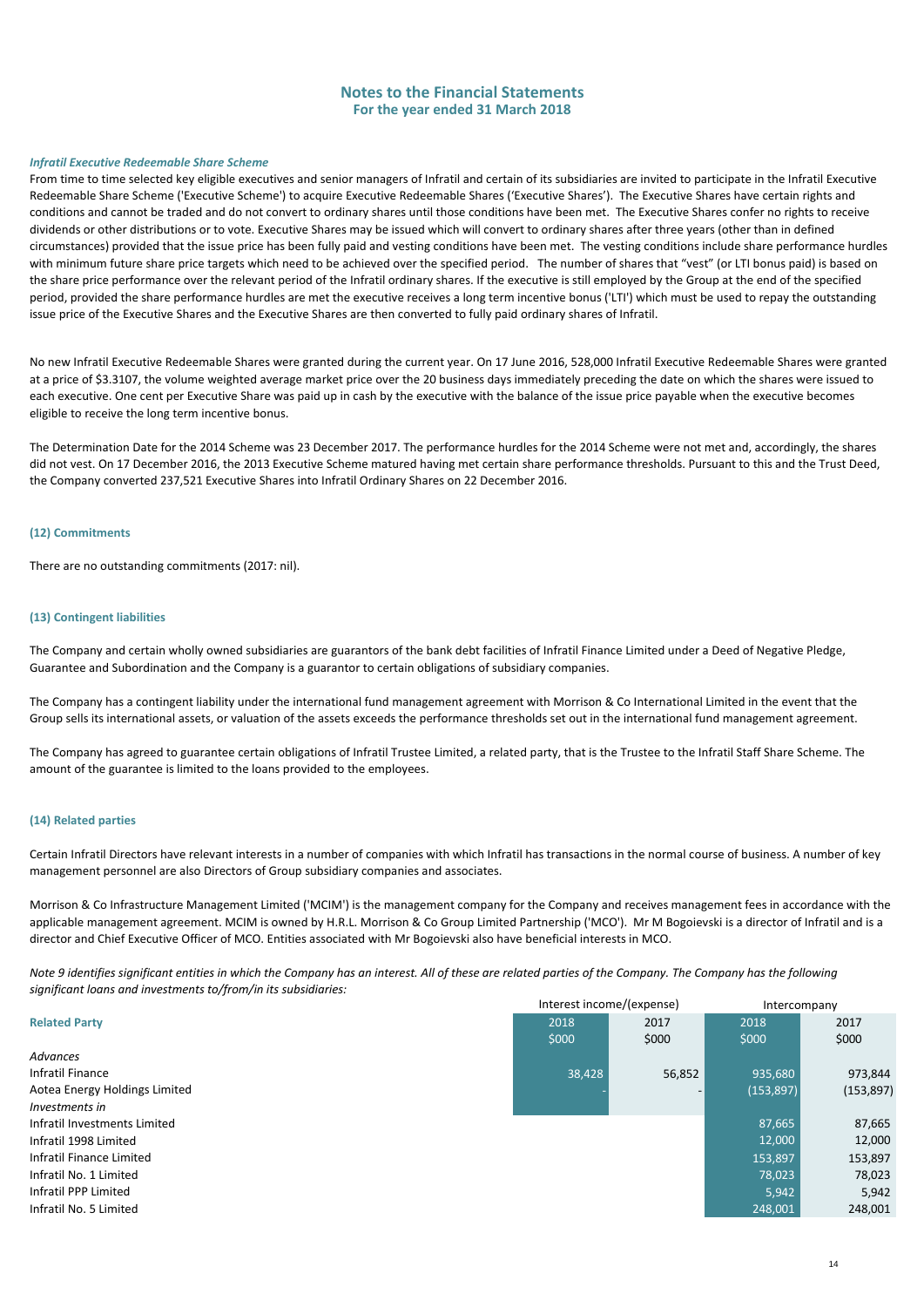*Management and other fees paid by the Company to MCIM, MCO or its related parties during the year were:*

|                                                                                    | 2018<br>\$000 | 2017<br>\$000 |
|------------------------------------------------------------------------------------|---------------|---------------|
| Management fees                                                                    | 21,253        | 20,490        |
| Directors fees                                                                     | 110           | 100           |
| Financial management, accounting, treasury, compliance and administrative services | 1,250         | 1,250         |
| Investment banking services                                                        | 1,160         | 1,289         |
| Total management and other fees                                                    | 23,773        | 23,129        |

At 31 March 2018 amounts owing to MCIM of \$2,160k (excluding GST) are included in trade creditors (2017: \$1,872k).

#### **(15) Management fee to Morrison & Co Infrastructure Management Limited ('MCIM')**

*The management fee to MCIM comprises a number of different components:*

A New Zealand base management fee is paid on the "New Zealand Company Value" at the rates of 1.125% per annum on New Zealand Company value up to \$50 million. 1.0% per annum on the New Zealand Company Value between \$50 million and \$150 million, and 0.80% per annum on the New Zealand Company Value above \$150 million. The New Zealand Company Value is:

• the Company's market capitalisation as defined in the management agreement (i.e. the aggregated market value of the Company's listed securities, being ordinary shares, partly paid shares, infrastructure bonds and warrants):

• plus the Company and its wholly owned subsidiaries' net debt (excluding listed debt securities and the book value of the debt in any non-Australasian investments):

• minus the cost price of any non-Australasian investments: and

• plus/minus an adjustment for foreign exchange gains or losses related to non-New Zealand investments.

An international fund management fee is paid at the rate of 1.50% per annum on:

• the cost price of any non-Australasian investments: plus

• the book value of the debt in any wholly owned non-Australasian investments.

#### **(16) Segment analysis**

During the year, the Company operated in predominantly one business segment, that of investments.

#### *Geographical segments*

The Company operated in one geographical area, that of New Zealand. Certain subsidiaries of the Company invest in Australia and the United States.

#### **(17) Events after balance date**

#### *Dividend*

On 16 May 2018, the Directors approved a fully imputed final dividend of 10.75 cents per share to holders of fully paid ordinary shares to be paid on 18 June 2018.

There have been no other significant events subsequent to balance date.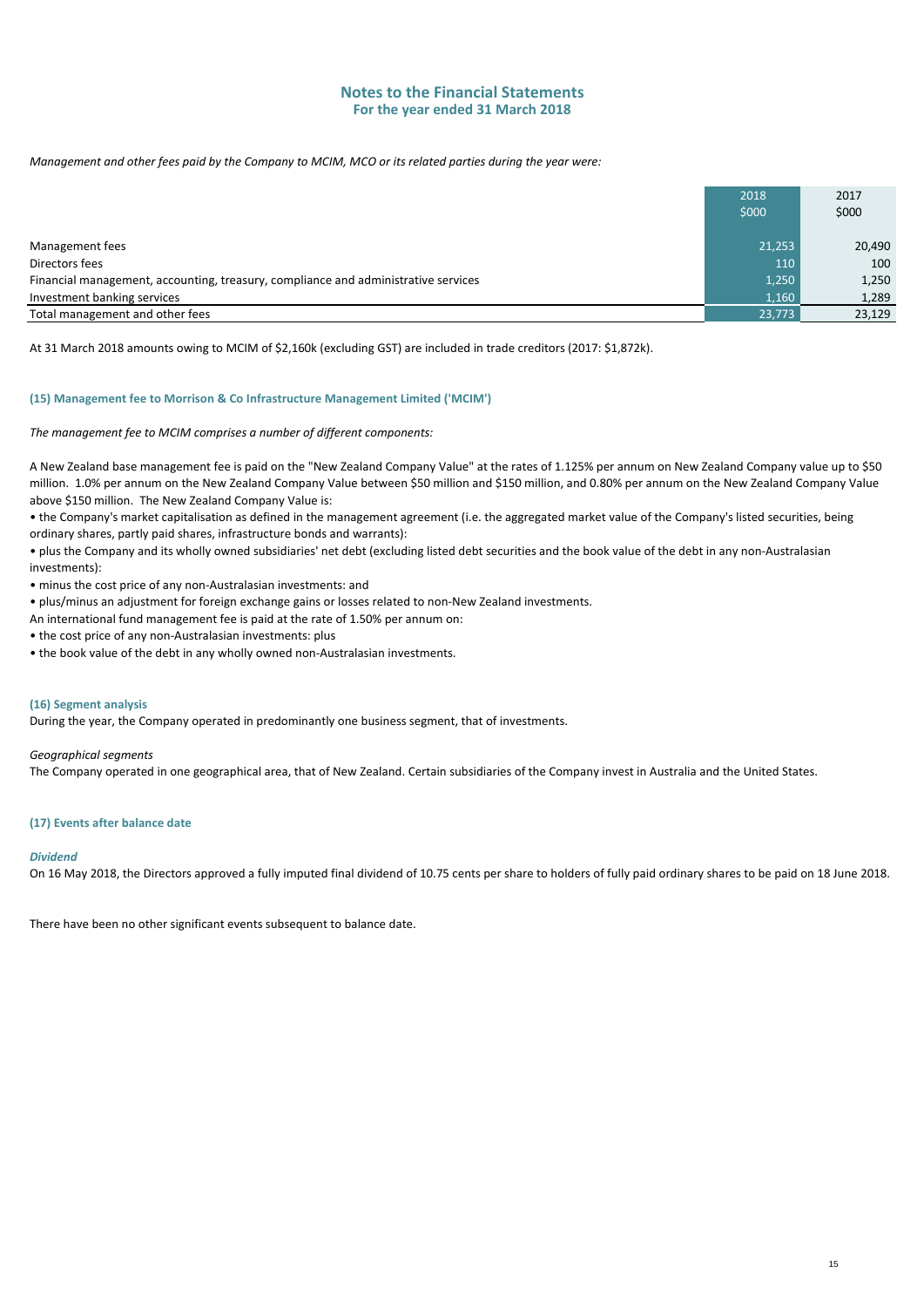#### **Directory**

#### *Directors*

Mark Tume (Chairman) Marko Bogoievski Alison Gerry Paul Gough Humphry Rolleston Peter Springford

#### *Company Secretary* Nick Lough

#### *Registered Office - New Zealand Registered Office - Australia*

PO Box 320<br>Wellington Telephone: +64 4 473 3663<br>
Internet address: www.infratil.com Sydney

[Internet address: www.infratil.com](http://www.infratil.com/)

#### *Manager*

Morrison & Co Infrastructure Management 5 Market Lane PO Box 1395 Wellington Telephone: +64 4 473 2399 Facsimile: +64 4 473 2388 Internet address: www.hrlmorrison.com

#### *Share Registrar - New Zealand Share Registrar - Australia*

Link Market Services Link Market Services Level 7, Zurich House Level 12<br>21 Queen Street Level 12 PO Box 91976 Sydney Auckland<br>
Telephone: +64 9 375 5998<br>
Telephone: +64 9 375 5998 Telephone: +64 9 375 5998<br>E-mail: enquiries@linkmarketservices.co.nz

#### *Auditor*

KPMG Maritime Tower 10 Customhouse Quay PO Box 996 Wellington

#### *Bankers*

Bank of New Zealand Level 4 80 Queen Street Auckland

5 Market Lane C/- H.R.L. Morrison & Co Private Markets Governor Phillip Tower<br>1 Farrer Place NSW, 2000 Telephone: +64 4 473 3663

680 George Street E-mail: registrars@linkmarketservices.com.au Internet address: www.linkmarketservices.co.nz Internet address: www.linkmarketservices.com.au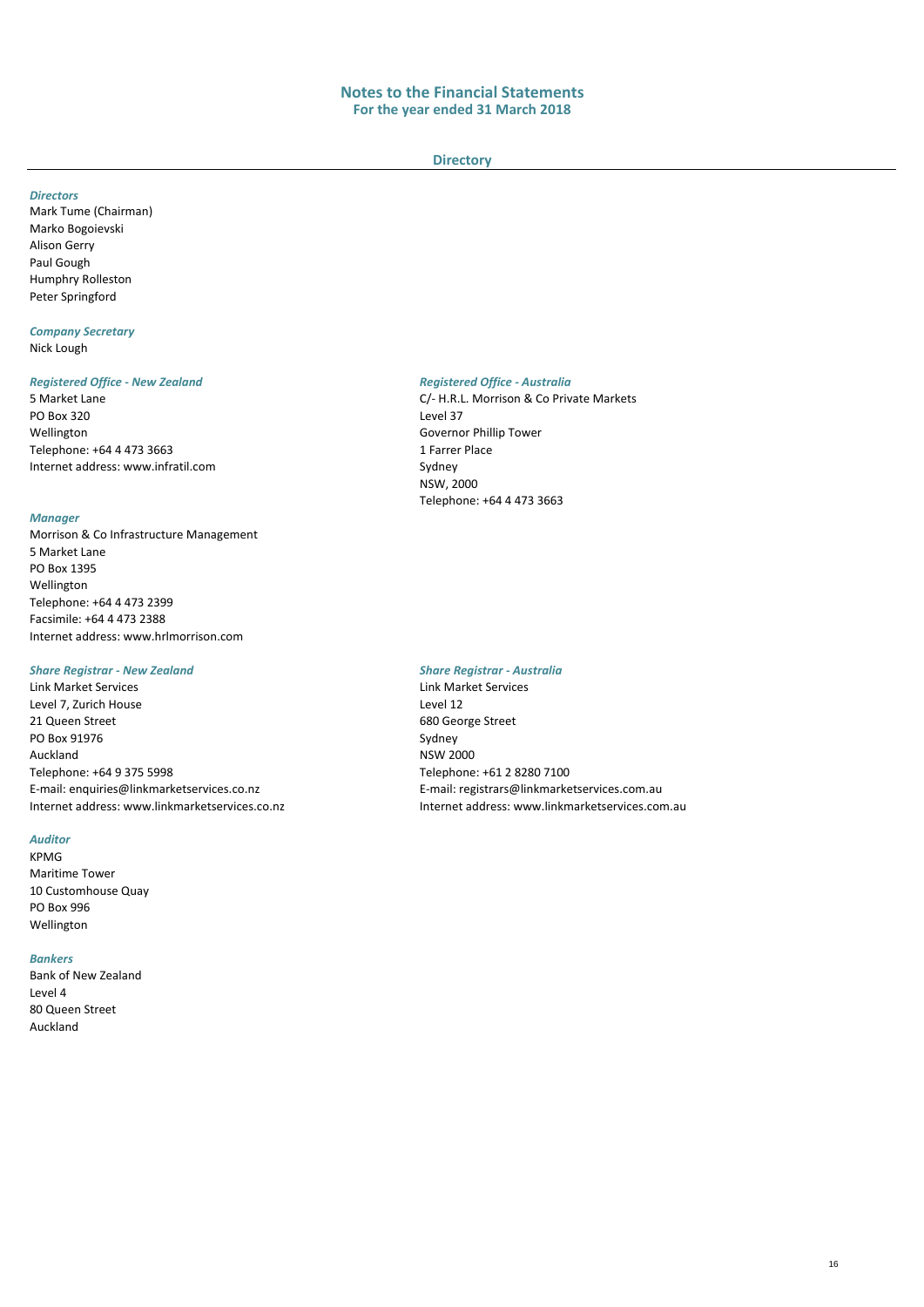

# Independent Auditor's Report

To the shareholders of Infratil Limited

#### **Report on the financial statements**

## **Opinion**

In our opinion, the accompanying financial statements of Infratil Limited (the company) on pages 1 to 15:

- i. present fairly in all material respects the company's financial position as at 31 March 2018 and its financial performance and cash flows for the year ended on that date; and
- ii. comply with New Zealand Equivalents to International Financial Reporting Standards.

We have audited the accompanying financial statements which comprise:

— the statement of financial position as at 31 March 2018;

— the statements of comprehensive income, statement of changes in equity and cash flows for the year then ended; and

— notes, including a summary of significant accounting policies and other explanatory information.

## **Basis for opinion**

We conducted our audit in accordance with International Standards on Auditing (New Zealand) ('ISAs (NZ)'). We believe that the audit evidence we have obtained is sufficient and appropriate to provide a basis for our opinion.

We are independent of the company in accordance with Professional and Ethical Standard 1 (Revised) Code of Ethics for Assurance Practitioners issued by the New Zealand Auditing and Assurance Standards Board and the International Ethics Standards Board for Accountants' Code of Ethics for Professional Accountants (IESBA Code), and we have fulfilled our other ethical responsibilities in accordance with these requirements and the IESBA Code.

Our responsibilities under ISAs (NZ) are further described in the auditor's responsibilities for the audit of the financial statements section of our report.

Our firm has also provided other services to the company in relation to other assurance engagements and due diligence services. These matters have not impaired our independence as auditor of the company. The firm has no other relationship with, or interest in, the company.

# **Use of this independent auditor's report**

This independent auditor's report is made solely to the shareholders as a body. Our audit work has been undertaken so that we might state to the shareholders those matters we are required to state to them in the independent auditor's report and for no other purpose. To the fullest extent permitted by law, we do not accept or assume responsibility to anyone other than the shareholders as a body for our audit work, this independent auditor's report, or any of the opinions we have formed.